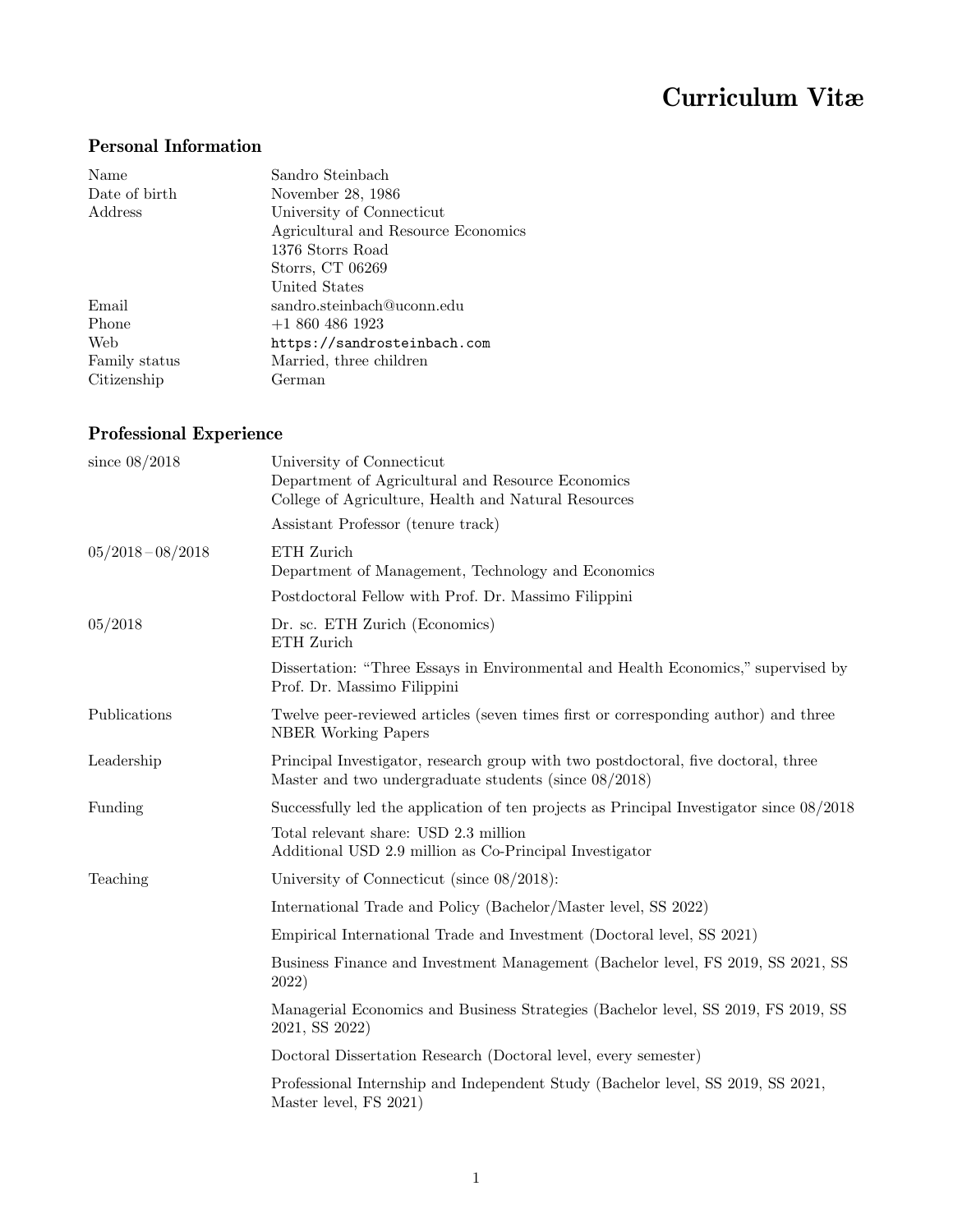|             | Teaching experience in Switzerland $(01/2014 - 08/2018)$ , primary instructor (Bachelor)<br>and substitute lecturer (Master):                                                                                                                                                                         |
|-------------|-------------------------------------------------------------------------------------------------------------------------------------------------------------------------------------------------------------------------------------------------------------------------------------------------------|
|             | University of Applied Sciences and Arts Northwestern Switzerland, Business Statistics<br>II (Bachelor level, SS 2018)                                                                                                                                                                                 |
|             | Kalaidos University of Applied Sciences, Mathematics and Statistics (Bachelor level, SS<br>2018)                                                                                                                                                                                                      |
|             | ETH Zurich, invited lecturer for Food and Agricultural Trade Policy (Master level, WS<br>2015)                                                                                                                                                                                                        |
|             | ETH Zurich, invited lecturer for Food Economics (Master level, WS 2014 and WS 2015)                                                                                                                                                                                                                   |
|             | Novosibirsk State Agricultural University (WS 2010), Research Methods in Economics                                                                                                                                                                                                                    |
| Supervision | University of Connecticut:                                                                                                                                                                                                                                                                            |
|             | Major Advisor (Doctoral): Soojung Ahn (2023), Sijia Chen (2024), Dongin Kim<br>$(2023)$ , Yasin Yildrim $(2025)$ , Xiting Zhuang $(2023)$                                                                                                                                                             |
|             | Associate Advisor (Doctoral): Carol Dong (2023), Donghoon Kim (2023)                                                                                                                                                                                                                                  |
|             | Major Advisor (Master): Wenzhe Huang (2020), Paulina Zablotna (2021), Ce Wen<br>(2021)                                                                                                                                                                                                                |
|             | Associate Advisor (Master): Christopher Laughton (2020), Xiohan Li (2019), Kuanyue<br>Zhao $(2019)$                                                                                                                                                                                                   |
|             | Postdoctoral Advisor: Stepan Gordeev (2024), Armen Khederlarian (2023), Mingyang<br>Li (2021-2022, current placement: assistant professor, tenure track, Huazhong<br>University of Science and Technology), Xi He (2019-2020, current placement: assistant<br>professor, tenure track, Virigina Tech) |
|             | Five temporary technical assistants (Master level)                                                                                                                                                                                                                                                    |
|             | ETH Zurich and Kalaidos University of Applied Sciences:                                                                                                                                                                                                                                               |
|             | Four Master thesis                                                                                                                                                                                                                                                                                    |
|             | Two technical assistants                                                                                                                                                                                                                                                                              |
|             | One scientific researcher                                                                                                                                                                                                                                                                             |

### University Education

| $10/2013 - 05/2018$ | Dr. sc. ETH Zurich, Swiss Federal Institute of Technology, Switzerland                                                                       |
|---------------------|----------------------------------------------------------------------------------------------------------------------------------------------|
| $09/2012 - 01/2014$ | M.S. Agricultural and Resource Economics, University of California, Davis, CA                                                                |
| $01/2011 - 09/2012$ | M.Sc. Agricultural Economics, Humboldt-Universität zu Berlin, Germany                                                                        |
| $04/2007 - 01/2011$ | B.Sc. Horticultural Sciences, Humboldt-Universität zu Berlin, Germany                                                                        |
| $10/2006 - 11/2010$ | B.Sc. Agricultural Sciences, Humboldt-Universität zu Berlin, Germany                                                                         |
| Study Abroad        | ETH Zurich (2007), BOKU Vienna (2008), ISI Kolkata (2008), UH Havana (2011), UT<br>Toronto (2012), HSE Moscow (2012), and UC Berkeley (2013) |

#### Professional Affiliations

| $10/2020$ – present | United States Department of Agriculture, Economic Research Service, Visiting Scholar<br>and Consultant          |
|---------------------|-----------------------------------------------------------------------------------------------------------------|
| $06/2019$ – present | Yale University, School of Forestry and Environmental Studies, Research Affiliate                               |
| $08/2018$ – present | ETH Zurich, Centre for Energy Policy and Economics, Research Affiliate                                          |
| $01/2016 - 08/2019$ | Kalaidos University of Applied Sciences Switzerland, Research and Development<br>Department, Research Associate |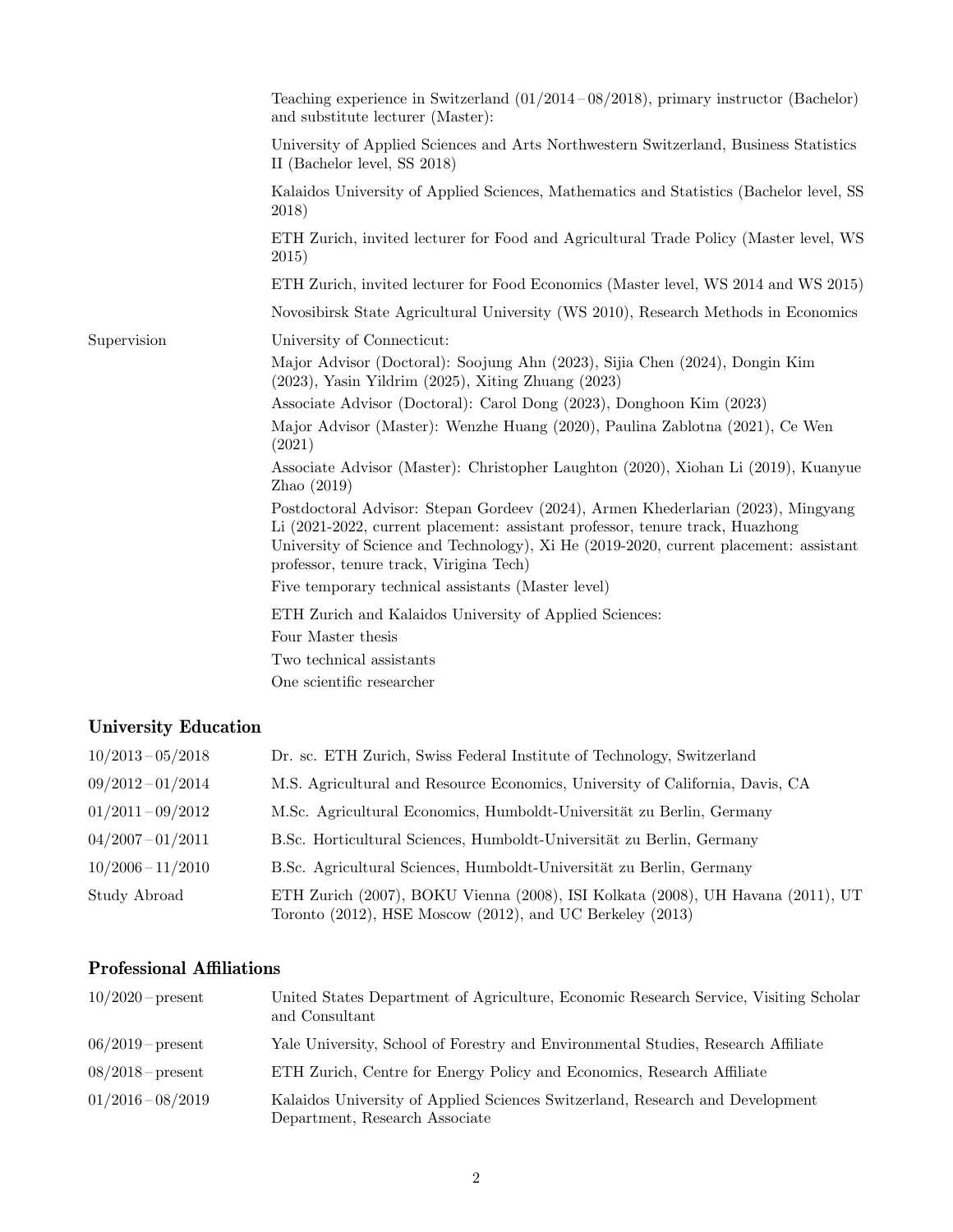| <b>Theses</b> |                                                                                                                                                                                                                                                     |
|---------------|-----------------------------------------------------------------------------------------------------------------------------------------------------------------------------------------------------------------------------------------------------|
| 05/2018       | Sandro Steinbach. "Three Essays in Environmental and Health Economics,"<br>Dissertation, ETH Zurich<br>https://doi.org/10.3929/ethz-b-000266153                                                                                                     |
| 03/2014       | Sandro Steinbach. "Trade Destruction and Diversion Effects of Antidumping Duties in<br>Agriculture," Master Thesis, University of California, Davis, also published as <i>NBER</i><br><i>Working Paper</i> w24745<br>https://doi.org/10.3386/w24745 |
| 09/2012       | Sandro Steinbach. "Two Case Studies on Economies in Transition," Master Thesis,<br>Humboldt-Universität zu Berlin                                                                                                                                   |

# Refereed Publications (lead author underlined)

| 06/2022 | Coman Emil, Sandro Steinbach, and Gufeng Cao. "Spatial Perspectives in Family<br>Health Research," Family Practice, 39(3): 556-562.<br>https://doi.org/10.1093/fampra/cmab165                                                                                                                                                                                                                                                     |
|---------|-----------------------------------------------------------------------------------------------------------------------------------------------------------------------------------------------------------------------------------------------------------------------------------------------------------------------------------------------------------------------------------------------------------------------------------|
| 05/2022 | Soojung Ahn and Sandro Steinbach. "The Impact of COVID-19 Trade Measures on<br>Agricultural and Food Trade," Applied Economic Perspectives and Policy (first<br>published online).<br>https://doi.org/10.1002/aepp.13286                                                                                                                                                                                                          |
| 04/2022 | Sandro Steinbach. "Port Congestion, Container Shortages, and U.S. Foreign Trade,"<br>Economics Letters, 213: 110392.<br>https://doi.org/10.1016/j.econlet.2022.110392                                                                                                                                                                                                                                                             |
| 07/2021 | Soojung Ahn and Sandro Steinbach. "COVID-19 Trade Actions in the Agricultural and<br>Food Sector," Journal of Food Distribution Research, $52(2): 51-75$ .<br>https://doi.org/10.22004/ag.econ.317780                                                                                                                                                                                                                             |
| 04/2020 | Urs Schaffner, Sandro Steinbach, Yan Sun, Carsten A. Skjøth, Letty A. de Weger,<br>Suzanne T. Lommen, Benno A. Augustinus, Maira Bonini, Gerhard Karrer, Branko<br>Sikoparija, Michel Thibaudon, and Heinz Müller-Schärer. "Biological Weed Control to<br>Relieve Millions of Allergy Sufferers in Europe," Nature Communications, 11: 1745.<br>(co-lead author with Urs Schaffner)<br>https://doi.org/10.1038/s41467-020-15586-1 |
| 04/2019 | Massimo Filippini, Giuliano Masiero, and Sandro Steinbach. "The Impact of Ambient<br>Air Pollution on Hospital Admissions," European Journal of Health Economics, 20,<br>$919 - 931.$<br>https://doi.org/10.1007/s10198-019-01049-y                                                                                                                                                                                               |
| 09/2018 | Heng Zhu, Anubhab Gupta, Binoy Majumder, and Sandro Steinbach. "Short-term<br>Effects of India's Demonetization of The Rural Poor," Economics Letters, 170:<br>$117 - 121.$<br>https://doi.org/10.1016/j.econlet.2018.05.035                                                                                                                                                                                                      |
| 05/2017 | Dana Zingg, Sandro Steinbach, Christian Kuhlgatz, Matthias Rediger, Gertraud<br>Schüpbach-Regula, Matteo Aepli, Gry M. Grøneng, and Salome Dürr.<br>"Epidemiological and Economic Evaluation of Alternative On-Farm Management<br>Scenarios for Ovine Footrot in Switzerland," Frontiers in Veterinary Science, 4: 70.<br>https://doi.org/10.3389/fvets.2017.00070                                                                |
| 04/2014 | Meilin Ma, Sandro Steinbach, and Junqian Wu. "A Study on Regional Specialization of<br>China's Agricultural Production: Recent Trends and Drivers," Asian Journal of<br>Agriculture and Rural Development, $4(2)$ : 113-127.<br>https://doi.org/10.22004/ag.econ.198390                                                                                                                                                           |
|         |                                                                                                                                                                                                                                                                                                                                                                                                                                   |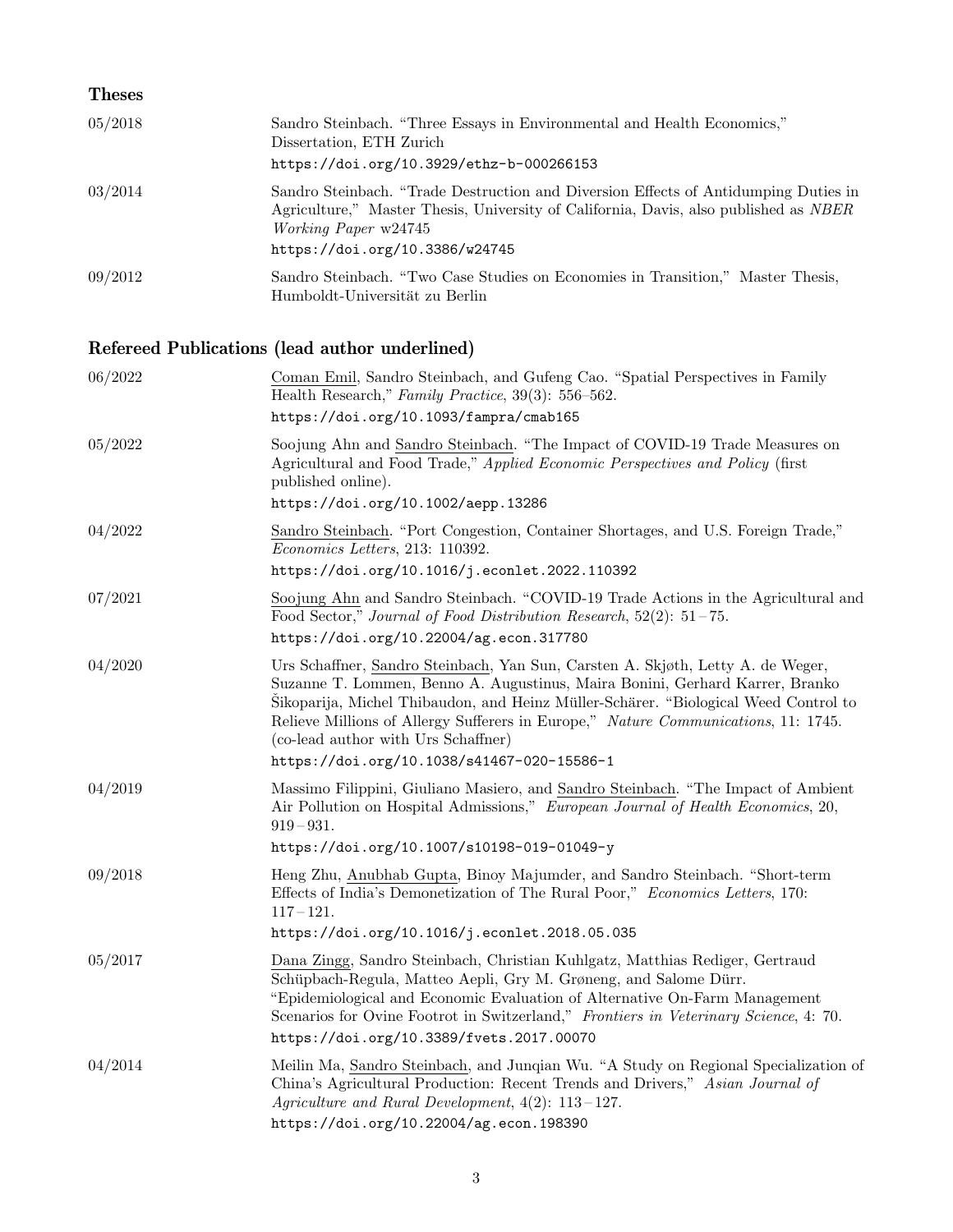| 12/2012 | Sandro Steinbach. "Soviet Heritage and Post-Soviet Economic Integration: Ukrainian<br>Export Trade Patterns Reviewed," Journal of Eurasian Studies, $4(4)$ : 96-113.<br>http://epa.oszk.hu/01500/01521/00016/pdf                                  |
|---------|---------------------------------------------------------------------------------------------------------------------------------------------------------------------------------------------------------------------------------------------------|
| 07/2012 | Mariusz Rybak and Sandro Steinbach. "Soviet Heritage and Export Trade:<br>Cross-Country Evidence from Georgia, Russia and Ukraine," Revista de Stiinte<br>Politice $33/34$ : $130-142$ .<br>https://www.ceeol.com/search/article-detail?id=738726 |

### Other Publications

| 06/2022 | Sandro Steinbach. "Exchange Rate Risk and Global Agricultural Supply Chains,"<br>VOX Europe, forthcoming.                                                                                                                                                                                                             |
|---------|-----------------------------------------------------------------------------------------------------------------------------------------------------------------------------------------------------------------------------------------------------------------------------------------------------------------------|
| 06/2022 | Connor Nolan and Sandro Steinbach. "Hungry for Antitrust Enforcement: Retail<br>Discounters and Food Deserts in America," Chapter in Reforming America's Food<br>Retail Markets, Editor: Austin Frerick, Yale University Press, forthcoming.                                                                          |
| 06/2022 | Qianxia Jiang, Sandro Steinbach and Kristen Cooksey Stowers. "An Empirical<br>Assessment of Racial and Ethnic Inequities in Food Swamp Exposure and Food Retail<br>Market Concentration," Chapter in Reforming America's Food Retail Markets, Editor:<br>Austin Frerick, Yale University Press, forthcoming.          |
| 04/2022 | Sandro Steinbach and Xiting Zhuang. "Shipping Container Disruptions Cause<br>Considerable Export Losses for Southern Ports," Southern Ag Today.<br>https://southernagtoday.org/2022/04/shipping-container-disruptions-<br>cause-considerable-export-losses-for-southern-ports/                                        |
| 12/2021 | Colin A. Carter, Sandro Steinbach, and Xiting Zhuang. "'Containergeddon' and<br>California Agriculture," Agricultural and Resource Economics Update, $25(2): 1-4$ .<br>https://giannini.ucop.edu/filer/file/1640021835/20297/                                                                                         |
| 08/2021 | Sandro Steinbach. "Exchange Rate Volatility and Global Food Supply Chains,"<br>Chapter in Risks in Agricultural Supply Chains, Editors: Pol Antrás and David<br>Zilberman, University of Chicago Press.<br>https://nber.org/books-and-chapters/risks-agricultural-supply-chains                                       |
| 12/2020 | Colin A. Carter, Jiayi Dong, and Sandro Steinbach. "2018 Trade War, Mitigation<br>Payments, and California Agriculture," Agricultural and Resource Economics Update,<br>$24(2): 1-4.$<br>https://giannini.ucop.edu/filer/file/1607970056/19926/                                                                       |
| 12/2020 | Colin A. Carter and Sandro Steinbach. "The Impact of Retaliatory Tariffs on<br>Agricultural and Food Trade," CATO Research Briefs in Economic Policy, No. 243.<br>https://cato.org/research-briefs-economic-policy/impact-retaliatory-<br>tariffs-agricultural-food-trade                                             |
| 02/2020 | Colin A. Carter and Sandro Steinbach. "Impact of the U.S.-China Trade War on<br>California Agriculture," Agricultural and Resource Economics Update, $23(3)$ : 9-11.<br>https://giannini.ucop.edu/filer/file/1582050153/19556/                                                                                        |
| 02/2015 | Mariusz Rybak and Sandro Steinbach. "The Impact of the Soviet Legacy on Agri-Food<br>Trade in the Former Soviet Union," Chapter in Agricultural Transition in Post-Soviet<br>Europe and Central Asia after 25 Years, pp. 189-210, Editors: Ayal Kimhi and Zvi<br>Lerman, IAMO.<br>https://hdl.handle.net/10419/111106 |
| 10/2013 | Colin A. Carter and Sandro Steinbach. "China's Growing Role in Agricultural Trade,"<br>Agricultural and Resource Economics Update, $17(1)$ : 9-11.<br>https://giannini.ucop.edu/filer/file/1453327768/16921/                                                                                                          |
|         |                                                                                                                                                                                                                                                                                                                       |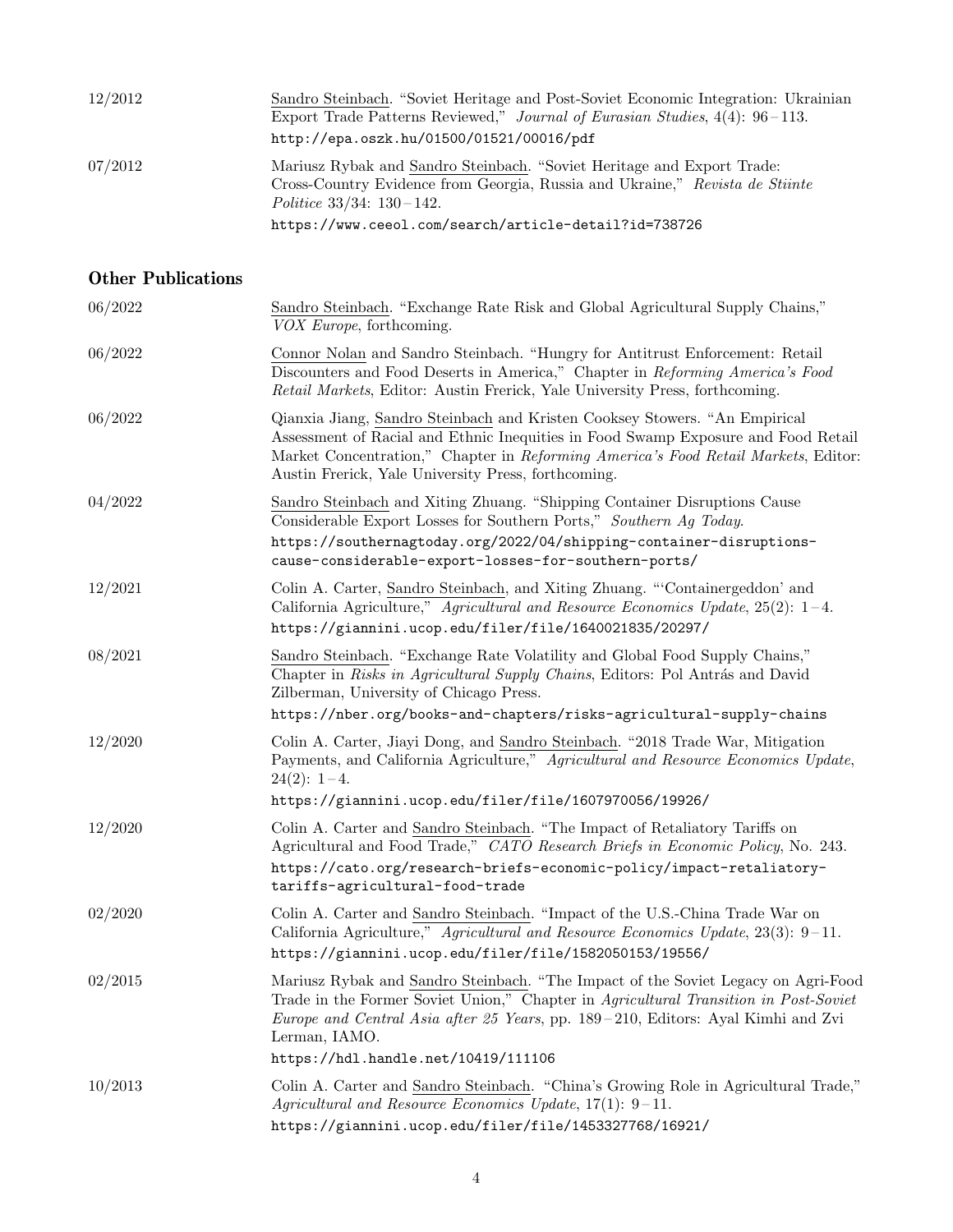# Published Working Papers

| 2022 | Colin. A Carter, Sandro Steinbach, and Xiting Zhuang. "Global Shipping Container<br>Disruptions and U.S. Agricultural Exports," under review in the American Journal of<br>Agricultural Economics (submitted on April 7, 2022).<br>https://doi.org/10.22004/ag.econ.320397                        |
|------|---------------------------------------------------------------------------------------------------------------------------------------------------------------------------------------------------------------------------------------------------------------------------------------------------|
| 2022 | Sandro Steinbach. "The Health Impact of Ragweed Allergies in Sweden," under review<br>in the <i>Journal of Health Economics</i> (submitted on March 22, 2022).<br>https://doi.org/10.22004/ag.econ.182684                                                                                         |
| 2022 | Armen Khederlarian and Sandro Steinbach. "A Dynamic Perspective of the Impact of<br>Temporary Trade Barriers," under review in the Review of Economics and Statistics<br>(submitted on March 10, 2022).<br>https://freit.org/WorkingPapers/Papers/TradePolicyGeneral/FREIT1781.pdf                |
| 2021 | Sandro Steinbach. "Exchange Rate Risk and Global Food Supply Chains," published<br>as NBER Working Paper w29164.<br>https://doi.org/10.3386/w29164                                                                                                                                                |
| 2021 | Dongin Kim and Sandro Steinbach. "Rising Protectionism and Foreign Direct<br>Investment in the Food and Beverage Industry," under review in the Journal of<br><i>International Economics</i> (submitted on December 3, 2021).<br>https://doi.org/10.22004/ag.econ.304501                          |
| 2021 | Giuliano Masiero, Fabrizio Mazzonna, and Sandro Steinbach. "Happy Pills? Mental<br>Health Effects of the Dramatic Increase in Antidepressant Use," IZA Working Paper<br>13727, under review in the European Economic Review (submitted on December 1,<br>$2021$ ).<br>https://ftp.iza.org/dp13727 |
| 2020 | Sandro Steinbach. "Similarity in Demand Structures and Foreign Direct Investment in<br>the Food and Beverage Industry," in preparation for submission.<br>https://doi.org/10.22004/ag.econ.235906                                                                                                 |
| 2020 | Colin A. Carter and Sandro Steinbach. "The Impact of Retaliatory Tariffs on<br>Agricultural and Food Trade," published as NBER Working Paper w27147.<br>https://doi.org/10.3386/w27147                                                                                                            |
| 2020 | Sijia Chen and Sandro Steinbach. "Measuring the Impact of Sunset Reviews on<br>Agricultural and Food Trade," in preparation for submission.<br>https://doi.org/10.22004/ag.econ.304566                                                                                                            |
| 2020 | Sandro Steinbach. "Bilateral Export Trade and Income Similarity: Does the Linder<br>Hypothesis Hold for Agricultural and Food Trade?," in preparation for submission.<br>https://doi.org/10.22004/ag.econ.206217                                                                                  |
| 2020 | Sandro Steinbach. "An Empirical Investigation of the Relationship between the Quality<br>of Food and the Direction of Trade," in preparation for submission.<br>https://doi.org/10.22004/ag.econ.205628                                                                                           |
| 2018 | Colin A. Carter and Sandro Steinbach. "Trade Diversion and the Initiation Effect: A<br>Case Study of U.S. Trade Remedies in Agriculture," NBER Working Paper w24745.<br>https://doi.org/10.3386/w24745                                                                                            |

# Work in Progress

| 2022 | Qianxia Jiang, Sandro Steinbach, and Kristen Cooksey Stowers. "Obesity for a Dollar:<br>What a Bargain!," under review in <i>Health Affairs</i> (submitted on June 15, 2022). |
|------|-------------------------------------------------------------------------------------------------------------------------------------------------------------------------------|
| 2022 | Qianxia Jiang, Debarchana Ghosh, Sandro Steinbach, and Kristen Cooksey Stowers.<br>"An Empirical Assessment of Racial and Ethnic Inequities in Food Swamp Exposure            |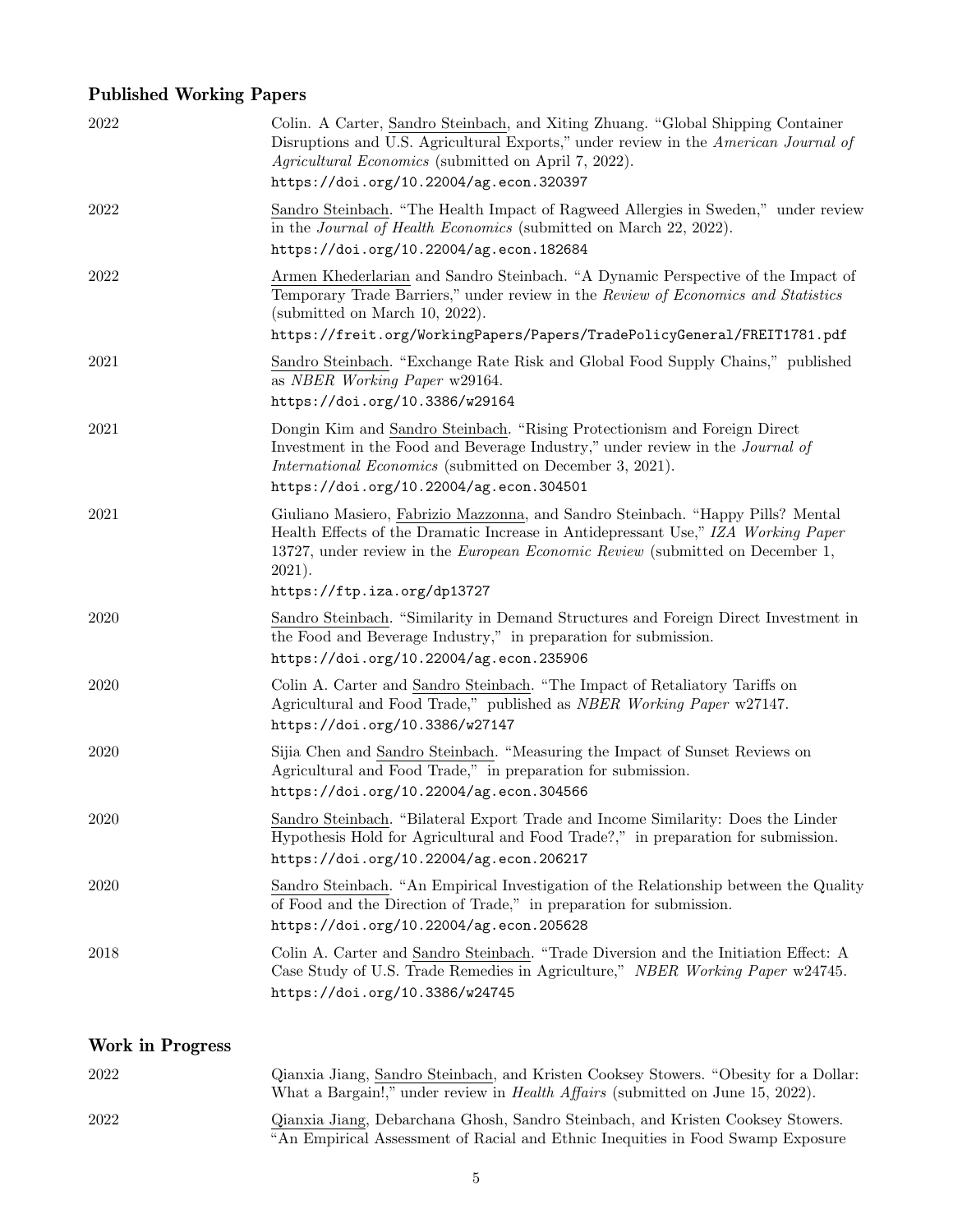|      | and Food Retail Market Concentration," under review in Public Health Nutrition<br>(submitted on June 9, 2022).                                                                                                                                                                     |
|------|------------------------------------------------------------------------------------------------------------------------------------------------------------------------------------------------------------------------------------------------------------------------------------|
| 2022 | Colin. A Carter, Sandro Steinbach, and Xiting Zhuang. "Supply Chain Disruptions<br>and California Agricultural Exports," under review in Applied Economic Perspectives<br>and Policy (revised and resubmitted on May 9, 2022).                                                     |
| 2022 | Connor Nolan and Sandro Steinbach. "Hungry for Change: Retail Discounters and<br>Food Deserts in America," under review in the Yale Law and Policy Review (submitted<br>on April 22, 2022).                                                                                        |
| 2022 | Heidi Schweizer, Sandro Steinbach, and Xiting Zhuang. "A Portrait of Firms that<br>Trade in Meat Products," under review in the Western Economics Forum (submitted<br>on April 15, 2022).                                                                                          |
| 2022 | Colin. A Carter and Sandro Steinbach. "The Impact of the 2018 Trade War on Foreign<br>Trade of Canada, the United States, and Mexico," under review in the Canadian<br>Journal of Economics (submitted on March 15, 2022).                                                         |
| 2021 | Urs Schaffner, Sandro Steinbach, Carsten Skjøth, Yan Sun, Heinz Müller-Schärer,<br>David M. Richardson, and Brian W. van Wilgen. "High and Rising Economic Costs of<br>Invasive Plant Species," under review in <i>Biological Invasions</i> (submitted on January<br>$15, 2022$ ). |
| 2022 | Rigoberto Lopez, Keenan Marchesi, and Sandro Steinbach. "Dollar Store Expansion,<br>Food Retail Competition, and Rural Employment," submission planned to Food Policy.                                                                                                             |
| 2021 | Soojung Ahn and Sandro Steinbach. "The Impact of Data Openness on Agricultural<br>and Food Trade," submission planned to the World Trade Review.                                                                                                                                   |
| 2021 | Dongin Kim, Mingyang Li, and Sandro Steinbach. "Spillover Effects of Foreign Direct<br>Investment in the United States: County-level Evidence from the Food Industry,"<br>submission planned to the American Journal of Agricultural Economics.                                    |
| 2021 | Sandro Steinbach and Xiting Zhuang. "Global Trade Effects of Stricter Environmental<br>Trade Policies in China," in preparation for submission to the <i>Journal of</i><br>Environmental Economics and Management.                                                                 |
| 2018 | Thomas Geissmann, Felix Schläpfer, and Sandro Steinbach. "Sustainable Pesticide Use<br>and Input Efficiency in Swiss Horticulture," in preparation for submission to Ecological<br>Economics.                                                                                      |
|      |                                                                                                                                                                                                                                                                                    |

# Technical Reports

| 03/2021 | Sandro Steinbach and Xiting Zhuang. "Cost-Benefit Analysis of UAV Threats in<br>Connecticut," Eversource Energy.                                                                                                                                                                |
|---------|---------------------------------------------------------------------------------------------------------------------------------------------------------------------------------------------------------------------------------------------------------------------------------|
| 09/2019 | Thomas Geissmann, Felix Schläpfer and Sandro Steinbach. "Sustainable Pesticide Use<br>and Input Efficiency in Swiss Horticulture," Swiss Federal Office of Agriculture.                                                                                                         |
| 05/2019 | Michele Baggio and Sandro Steinbach. "Impact Assessment of Habitat Restoration"<br>Policies: An Analysis of River Restoration in Switzerland," Swiss Federal Office for the<br>Environment.                                                                                     |
| 03/2018 | Dana Zingg, Sandro Steinbach, Christian Kuhlgatz, Matthias Rediger, Gertraud<br>Schüpbach-Regula, Matteo Aepli, Gry M. Grøneng and Salome Dürr. "Cost-Benefit"<br>Analysis of Footrot Management in Switzerland," Swiss Federal Food and Veterinary<br>Office. (co-lead author) |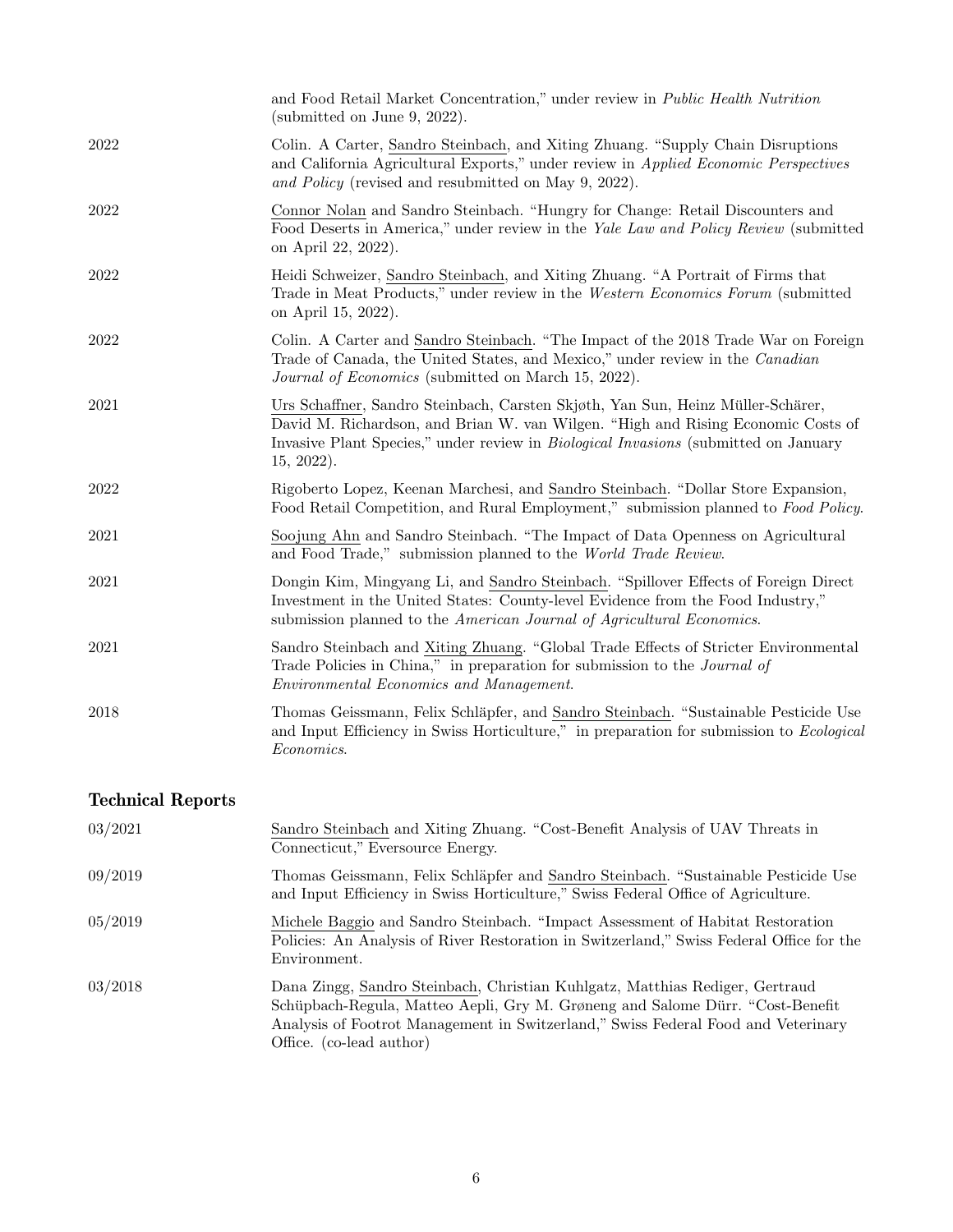#### Current Grants

| $2022 - 2026$ | National Institute of Food and Agriculture, AFRI Program: "DSFAS-CIN: Harnessing<br>Mobility Big Data and Artificial Intelligence Through a Transdisciplinary Research<br>Network in Food Production, Processing, and Consumption Systems," with Cristina<br>Connolly, Suining He, Dongjin Song, Debarchana Ghosh, and Tao Lu, Co-Principal<br>Investigator (USD $1,000,000$ ) |
|---------------|--------------------------------------------------------------------------------------------------------------------------------------------------------------------------------------------------------------------------------------------------------------------------------------------------------------------------------------------------------------------------------|
| $2022 - 2025$ | National Institute of Food and Agriculture, AFRI Program: "Evaluating the Impact of<br>Preferential Trade Agreements on Agricultural and Food Trade: New Insights from<br>Natural Language Processing and Machine Learning," with Caiwen Ding and Dongjin<br>Song, Principal Investigator (USD 650,000)                                                                        |
| $2022 - 2025$ | National Institute of Food and Agriculture, AFRI Program: "The Evolving Food<br>Retail Market Structure: New Insights into Entry, Competition, and Employment,"<br>with Rigoberto Lopez and Aviv Nevo, Co-Principal Investigator (USD 650,000)                                                                                                                                 |
| $2022 - 2024$ | University of Connecticut, Faculty Affiliate Seed Grant: "Developing and Sharing CT<br>Spatial Analytics Tools to Uncover Causes of Health Disparities," with Xiang Chen,<br>Emil Coman, and Carolyn Lin, Co-Principal Investigator (USD 15,000)                                                                                                                               |
| $2022 - 2023$ | National Institute of Food and Agriculture, AFRI Program: "Workshop on<br>Transforming Agricultural Global Value Chains," with Titus O. Awokuse, Sunghun<br>Lim, and Fabio Santeramo, Principal Investigator (USD 50,000)                                                                                                                                                      |
| $2022 - 2023$ | University of Connecticut, CAHNR Data Grant Program: "Food Systems Big Mobility<br>Data," with Cristina Connolly and Suining He, Co-Principal Investigator (USD 75,000)                                                                                                                                                                                                        |
| $2021 - 2024$ | National Institute of Food and Agriculture, EWD Program: "Measuring the Impact of<br>Foreign Trade Shocks on Agriculture in the United States," with Dongin Kim,<br>Principal Mentor (USD 180,000)                                                                                                                                                                             |
| $2020 - 2024$ | National Institute of Food and Agriculture, AFRI Program: "The Impact of Foreign<br>Direct Investment on Agriculture in the United States," with Sandra Corredor,<br>Principal Investigator (USD 499,945)                                                                                                                                                                      |
| $2020 - 2024$ | Economic Research Service, United States Department of Agriculture, Cooperative<br>Agreement: "Measuring the Impact of Dollar Stores Expansion on Food Retail<br>Competition and Employment in Rural America," with Rigoberto Lopez, Principal<br>Investigator (USD 48,500)                                                                                                    |
| $2020 - 2023$ | National Institute of Food and Agriculture, Hatch Capacity Program: "Integrated<br>Economic Assessment of Contaminants, Best Practice Agricultural Management, and<br>Environmental Policies in Northeastern U.S. Watersheds," with Kimberly Rollins,<br>Co-Principal Investigator (USD 90,000)                                                                                |
| $2020 - 2023$ | University of Connecticut, Junior Faculty Seed Grant: "Non-Occupational Pesticide<br>Exposure and the Academic Performance of Children and Teenagers," with Douglas<br>Brugge and Erik Loken, Principal Investigator (USD 15,000)                                                                                                                                              |
| $2020 - 2023$ | University of Connecticut, Research Excellence Program: "The Impact of<br>Non-Occupational Pesticide Exposure on the Academic Performance of Children and<br>Teenagers," with Douglas Brugge and Erik Loken, Principal Investigator (USD 50,000)                                                                                                                               |
| $2019 - 2023$ | National Institute of Food and Agriculture, Hatch Capacity Program: "Foreign Direct<br>Investment in the U.S. Food Industry," with Sandra Corredor, Principal Investigator<br>(USD 110,000)                                                                                                                                                                                    |
| $2019 - 2023$ | National Institute of Food and Agriculture, AFRI Program: "The Impact of Trade<br>Disputes on U.S. Agriculture: Data-Driven Approaches for Counterfactual<br>Measurement," with Colin A. Carter, Principal Investigator (USD 485,528)                                                                                                                                          |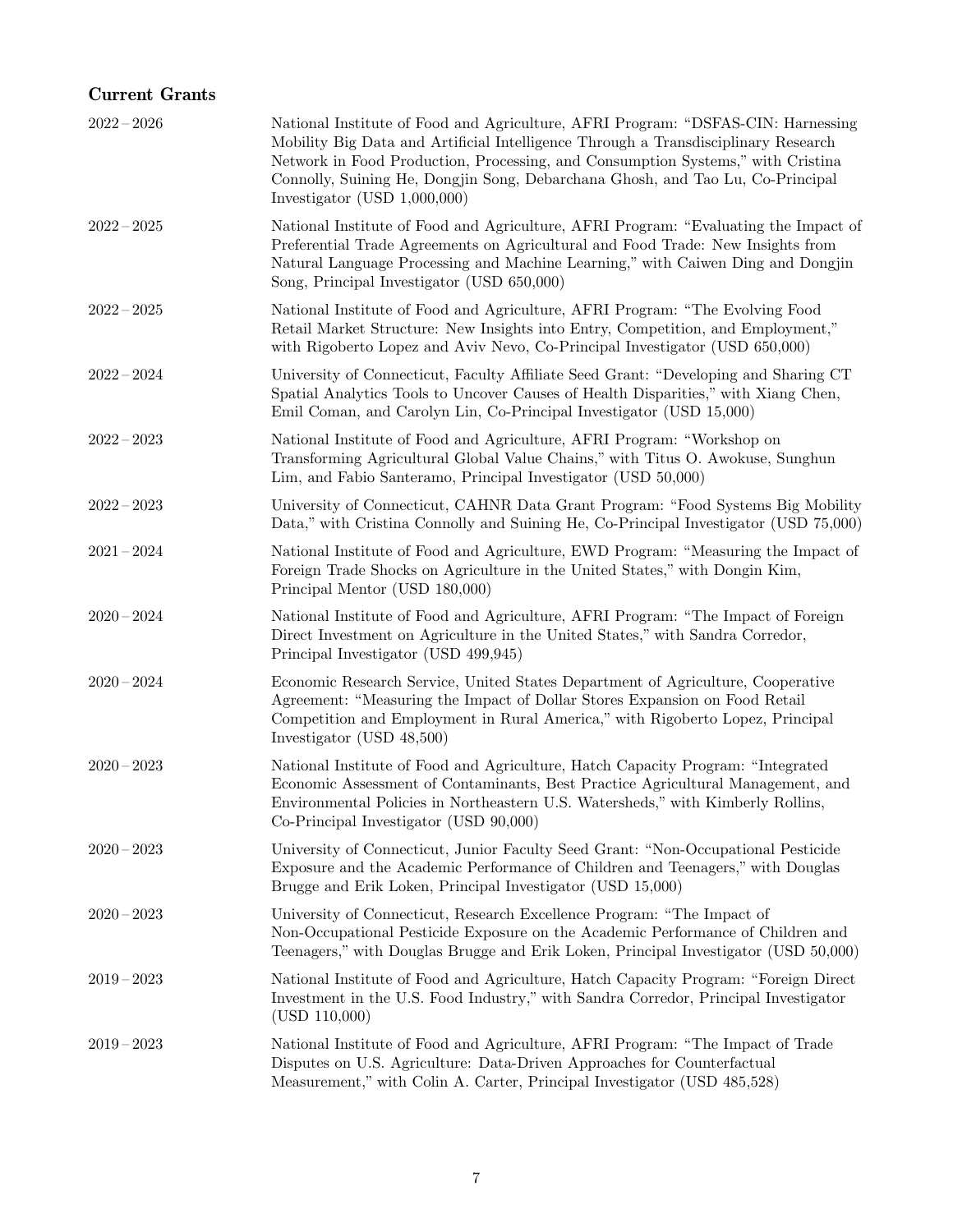# Completed Grants

| $2021 - 2022$ | University of Connecticut, Research Excellence Program: "Implications of the Evolving<br>Food Retail Landscape for Competition and Human Well-Being in the United States,"<br>with Debarchana Ghosh, Rigoberto Lopez, and Kristen Cooksey Stowers, Co-Principal<br>Investigator (USD 49,945)                         |
|---------------|----------------------------------------------------------------------------------------------------------------------------------------------------------------------------------------------------------------------------------------------------------------------------------------------------------------------|
| $2021 - 2022$ | Giannini Foundation of Agricultural Economics, Mini-Grant Program: "Putting an<br>End to the Trade War? Trade Effects on California Agriculture," with Colin A. Carter,<br>Project Partner (USD 28,073)                                                                                                              |
| $2021 - 2022$ | University of Connecticut, CAHNR Data Grant Program: "National Establishment<br>Time-Series (NETS) Database," with Cristina Connolly and Rigoberto Lopez, Principal<br>Investigator (USD $62,500$ )                                                                                                                  |
| $2021 - 2022$ | University of Connecticut, CAHNR Equipment Grant Program: "High-performance<br>computing (HPC) cluster," with Zhe Zhu, Multiple Principal Investigators (USD)<br>75,000                                                                                                                                              |
| $2020 - 2022$ | National Institute of Food and Agriculture, AFRI Program: "Workshop on Ecosystem<br>Services Foundations for Resilient Communities: Agriculture, Land Use, Coasts and<br>Energy for Human Well-Being," with Stephen Swallow and Charles Towe, Co-Principal<br>Investigator (USD 50,000)                              |
| $2020 - 2021$ | Giannini Foundation of Agricultural Economics, Mini-Grant Program: "Impact of the<br>U.S.-China Trade War on California Agriculture," with Colin A. Carter, Co-Principal<br>Investigator (USD 29,932)                                                                                                                |
| $2019 - 2022$ | Swiss National Science Foundation, Project Funding Program: "The Effect of Network<br>Accuracy and Risk Categorization on Dynamic Network Models," with Salome Dürr,<br>Project Partner (CHF 487,940)                                                                                                                |
| $2019 - 2021$ | Eversource Energy, Cooperative Agreement: "Protecting Critical Infrastructure from<br>UAV Threats - Developing New Options for UAV Detection," with Chandi Witharana,<br>Co-Principal Investigator (USD 411,178)                                                                                                     |
| $2017 - 2018$ | MAVA Foundation, Small Research Grant Program: "The Role of Agricultural<br>Privileges for Farming Incomes in Switzerland," with Felix Schläpfer, Principal<br>Investigator (CHF $22,000$ )                                                                                                                          |
| $2017 - 2018$ | Swiss Federal Food Safety and Veterinary Office, Cooperative Program: "Cost-Benefit"<br>Analysis of Footrot Management in Switzerland," Principal Investigator (CHF 60,000)                                                                                                                                          |
| $2016 - 2018$ | Swiss Federal Office for Agriculture, Applied Research Program: "Sustainable Pesticide<br>Use and Input Efficiency in Swiss Horticulture," with Thomas Geissmann, Principal<br>Investigator (CHF $127,000$ )                                                                                                         |
| $2015 - 2018$ | Swiss National Science Foundation, Project Funding Program: "An Economic Analysis<br>of Antidepressant Use," with Fabrizio Mazzonna, Giuliano Masiero, and Massimo<br>Filippini, Investigator (CHF 213,000)                                                                                                          |
| $2015 - 2018$ | Swiss Federal Office for the Environment, Cooperative Program: "Impact Assessment"<br>of River Restoration in Switzerland," with Michele Baggio and Massimo Filippini,<br>Investigator (CHF 155,000)                                                                                                                 |
| $2015 - 2016$ | Swiss Federal Food Safety and Veterinary Office and Federal Office for Agriculture,<br>Applied Research Program: "Economic Impact Evaluation of Footrot Management in<br>Switzerland," with Matteo Aepli, M C Härdi-Landerer, Rafael Lüchinger, and Gertrud<br>M. Schüpbach, Co-Principal Investigator (CHF 283,000) |
| $2014 - 2017$ | Swiss National Science Foundation, COST Program: "Economic Impact Evaluation of<br>Integrated Ragweed Management," with Massimo Filippini, Co-Principal Investigator<br>(CHF 167,000)                                                                                                                                |
| $2013 - 2014$ | United States Department of Agriculture, Cooperative Agreement: "Implications of<br>Trade Remedy Laws in Agriculture," with Colin A. Carter, Investigator (USD 35,000)                                                                                                                                               |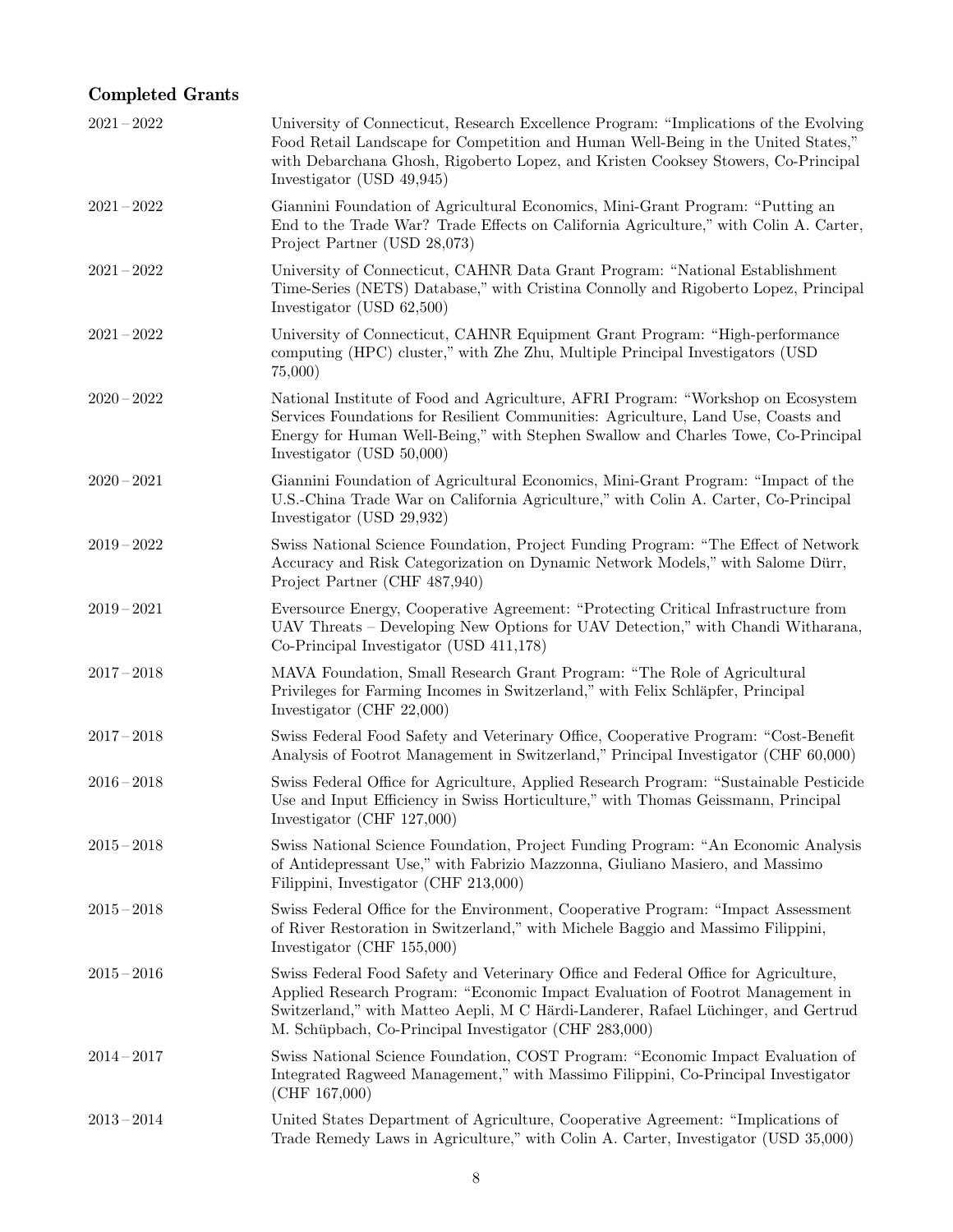### Selected Pending Grants

| $2023 - 2027$ | National Institutes of Health, R01 Program: "A Modern Spatial Analytical<br>Psychometric Framework for Assessing Health Disparities and Structural Inequities,"<br>with Emil Coman, Carolyn Lin, Xiang Chen, Wizdom Powell, and Brian Payne,<br>$Co-Principal Investigation (USD 2,824,400)$               |
|---------------|------------------------------------------------------------------------------------------------------------------------------------------------------------------------------------------------------------------------------------------------------------------------------------------------------------|
| $2023 - 2027$ | National Institute of Food and Agriculture, NNF Program: "Training the Next"<br>Generation of Agricultural Economists in Data Science," with Emma Bojinova,<br>Cristina Connolly, Jose M. Cruz, Joseph Johnson, Nalini Ravishanker, Farhed Shah,<br>and Charles Towe, Principal Investigator (USD 262,500) |
| $2022 - 2025$ | Foundation for Food and Agriculture Research, New Innovator in Food and Agriculture<br>Research Program: "Cataloging Urban Agriculture to Nurture Sustainable Food<br>Systems," with Cristina Connolly, Jacqueline Kowalski, and Zhe Zhu, Principal<br>Investigator (USD $450,000$ )                       |

# Conference Participation and Invited Talks (presenter underlined)

| 08/2022 | Soojung Ahn and Sandro Steinbach. "Impact of Regional Trade Agreements with<br>neighboring countries on Landlocked Developing Countries' trade performance,"<br>Agricultural and Applied Economics Association, <i>Annual Meeting</i> , Anaheim, CA (in<br>person, scheduled)     |
|---------|-----------------------------------------------------------------------------------------------------------------------------------------------------------------------------------------------------------------------------------------------------------------------------------|
| 08/2022 | Colin A. Carter, Sandro Steinbach and Xiting Zhuang. "Global Container Trade<br>Disruptions and U.S. Agricultural Exports," Agricultural and Applied Economics<br>Association, Annual Meeting, Anaheim, CA (in person, scheduled)                                                 |
| 08/2022 | Sijia Chen and Sandro Steinbach. "Assessing the Seismic Intensity Shocks on Birth<br>Outcomes," Agricultural and Applied Economics Association, Annual Meeting,<br>Anaheim, CA (in person, scheduled)                                                                             |
| 08/2022 | Andrew Chia and Sandro Steinbach. "Children's Health, Academic Performance, and<br>Non-Occupational Pesticide Exposure in California," Agricultural and Applied<br>Economics Association, <i>Annual Meeting</i> , Anaheim, CA (in person, scheduled)                              |
| 08/2022 | Dongin Kim and Sandro Steinbach. "Preferential Trading in Agricultural and Food<br>Products: New Insights from a Structural Gravity Analysis and Machine Learning,"<br>Agricultural and Applied Economics Association, Annual Meeting, Anaheim, CA (in<br>person, scheduled)      |
| 08/2022 | Rigoberto Lopez, Keenan Marchesi and Sandro Steinbach. "Dollar Store Expansion,<br>Food Retail Competition, and Rural Employment," Agricultural and Applied<br>Economics Association, <i>Annual Meeting</i> , Anaheim, CA (in person, scheduled)                                  |
| 08/2022 | Sandro Steinbach. "Dollar Store Expansion and Implications for Food Policy: A Panel<br>Discussion with Project Investigators on USDA-sponsored Projects," Agricultural and<br>Applied Economics Association, Annual Meeting, Anaheim, CA (track session, in<br>person, scheduled) |
| 06/2022 | Sijia Chen and Sandro Steinbach. "The Cumulative Seismic Shocks on Birth<br>Outcomes: A New Perspective in the Health Impact of Earthquakes," American<br>Society of Health Economists, Annual Meeting, Austin, TX (in person, scheduled)                                         |
| 06/2022 | Qianxia Jiang, Sandro Steinbach and Kristen Cooksey Stowers. "Obesity for a Dollar:<br>What a Bargain!," Tufts University, Workshop on Food Access at Dollar Stores and its<br><i>Implications for Public Health</i> , Boston, MA (in person)                                     |
| 06/2022 | Keenan Marchesi and Sandro Steinbach. "Dollar Store Expansion, Food Retail<br>Competition, and Rural Employment," Tufts University, Workshop on Food Access at<br>Dollar Stores and its Implications for Public Health, Boston, MA (in person)                                    |
| 06/2022 | Colin A. Carter, Sandro Steinbach and Xiting Zhuang. "Port Congestion, Container                                                                                                                                                                                                  |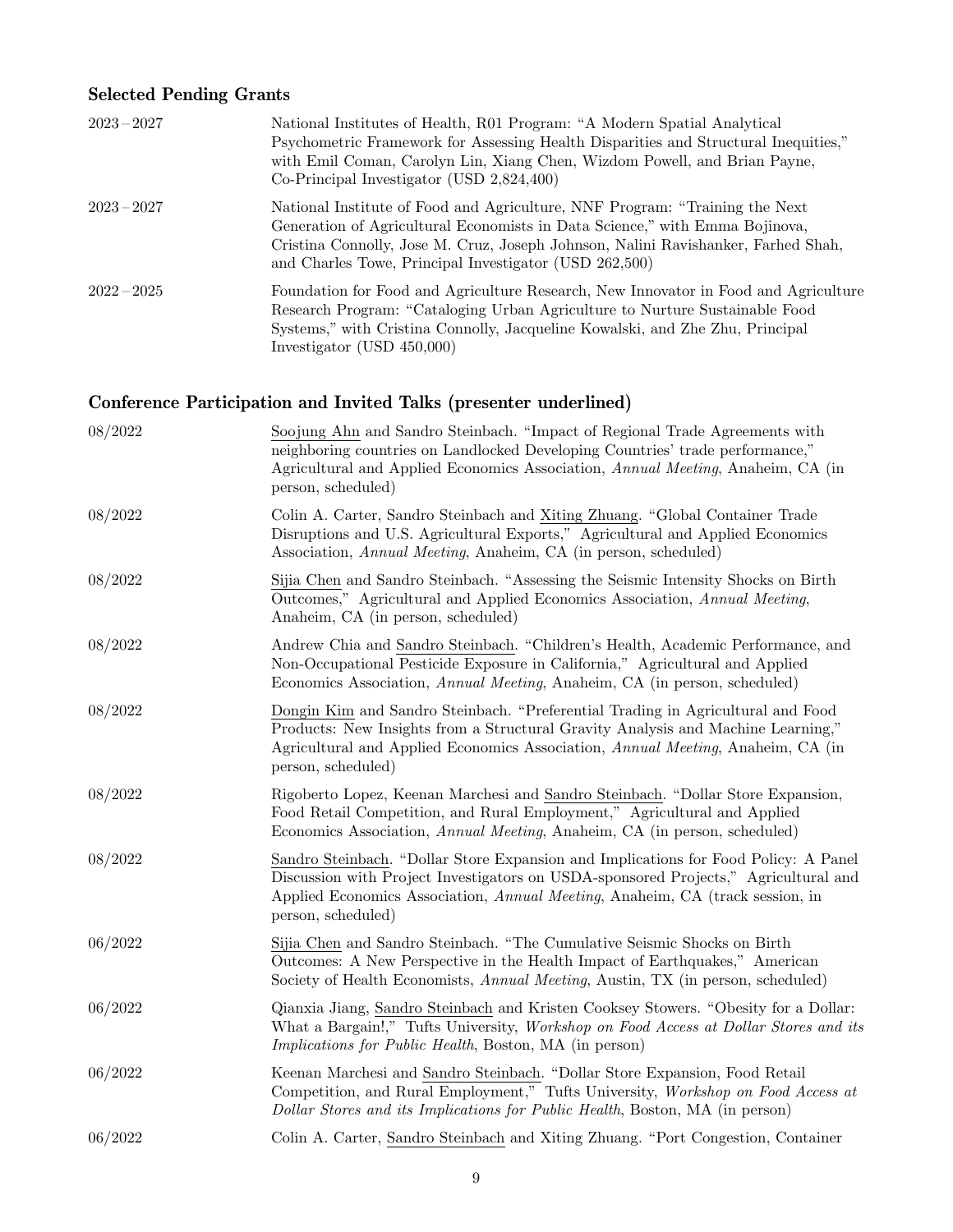|         | Shortages, and U.S. Agricultural Exports," University of California, Davis, Joint UC<br>Berkeley and Davis Agricultural Economics Seminar, Davis, CA (virtual)                                                                                                                                                            |
|---------|---------------------------------------------------------------------------------------------------------------------------------------------------------------------------------------------------------------------------------------------------------------------------------------------------------------------------|
| 04/2022 | Colin A. Carter and Sandro Steinbach. "Supply Chain Disruptions and U.S.<br>Agriculture," University of Illinois at Urbana-Champaign, ACE Seminar, Urbana, IL<br>(in person)                                                                                                                                              |
| 04/2022 | Armen Khederlarian and Sandro Steinbach. "On the Dynamic Trade Effects of<br>Temporary Trade Barriers," Purdue University, Midwest International Economics<br>Group Spring Meeting, West Lafayette, IN (in person)                                                                                                        |
| 03/2022 | Colin A. Carter, Sandro Steinbach and Xiting Zhuang. "Port Congestion, Container<br>Shortages, and U.S. Agricultural Exports," United States Department of Agriculture,<br>Economic Research Service, <i>Brown Bag Lunch Seminar</i> , Kansas City, KS (virtual)                                                          |
| 03/2022 | Qianxia Jiang, Sandro Steinbach and Kristen Cooksey Stowers. "An Empirical<br>Assessment of the Relationship between Food Retail Market Concentration and<br>Racial/Ethnic Inequities in Food Swamp Exposure," Yale University, Reforming<br><i>America's Food Retail Markets Conference</i> , New Heaven, CT (in person) |
| 03/2022 | Connor Nolan and Sandro Steinbach. "Hungry for Antitrust Enforcement: Retail<br>Discounters and Food Deserts in America," Yale University, Reforming America's Food<br>Retail Markets Conference, New Heaven, CT (in person)                                                                                              |
| 01/2022 | Armen Khederlarian and Sandro Steinbach. "A Dynamic Perspective of the Impact of<br>Temporary Trade Barriers," University of Rochester, <i>International Economics Reading</i><br>Group, Rochester, NY (virtual)                                                                                                          |
| 01/2022 | Soojung Ahn and Sandro Steinbach. "Covid-19 Trade Actions and their Impact on the<br>Agricultural and Food Sector," Allied Social Science Association, Annual Meeting,<br>Boston, MA (organized session, virtual)                                                                                                         |
| 12/2021 | Sandro Steinbach and Xiting Zhuang. "The Impact of China's Environmental and<br>Trade Policies on Global Waste Markets," International Agricultural Trade Research<br>Consortium, Annual Meeting, San Diego, CA (virtual)                                                                                                 |
| 12/2021 | Dongin Kim and Sandro Steinbach. "Income Similarity and Foreign Direct Investment<br>in the Food and Beverage Industry," International Agricultural Trade Research<br>Consortium, Annual Meeting, San Diego, CA (virtual)                                                                                                 |
| 10/2021 | Giuliano Masiero, Fabrizio Mazzonna and Sandro Steinbach. "Happy Pills? Mental<br>Health Effects of the Dramatic Increase in Antidepressant Use," University of Basel,<br>Faculty of Business and Economics Research Seminar, Basel, Switzerland (virtual)                                                                |
| 09/2021 | Sandro Steinbach. "The Economics of Animal Disease Spread and Mitigation,"<br>Vetsuisse Public Health Conference, Keynote Address, Bern, Switzerland (canceled)                                                                                                                                                           |
| 08/2021 | Soojung Ahn and Sandro Steinbach. "Impact of Data Openness on Agricultural and<br>Food Trade," Agricultural and Applied Economics Association, Annual Meeting,<br>Austin, TX (virtual)                                                                                                                                    |
| 08/2021 | Colin A. Carter and Sandro Steinbach. "Trade Disputes, MFP Payments, and U.S.<br>Agriculture," Agricultural and Applied Economics Association, Annual Meeting,<br>Austin, TX (organized session, virtual)                                                                                                                 |
| 08/2021 | Donghoon Kim, Rigoberto Lopez and Sandro Steinbach. "Dollar Store Expansion and<br>Independent Grocery Retailer Survival," Agricultural and Applied Economics<br>Association, Annual Meeting, Austin, TX (virtual)                                                                                                        |
| 08/2021 | Dongin Kim and Sandro Steinbach. "Taste Similarity and Foreign Direct Investment:<br>Evidence from the Food and Beverage Industry," Agricultural and Applied Economics<br>Association, Annual Meeting, Austin, TX (virtual)                                                                                               |
| 08/2021 | Dongin Kim and Sandro Steinbach. "Spillover Effects of Foreign Direct Investment in<br>the United States: County-level Evidence from the Food Industry," Agricultural and<br>Applied Economics Association, Annual Meeting, Austin, TX (virtual)                                                                          |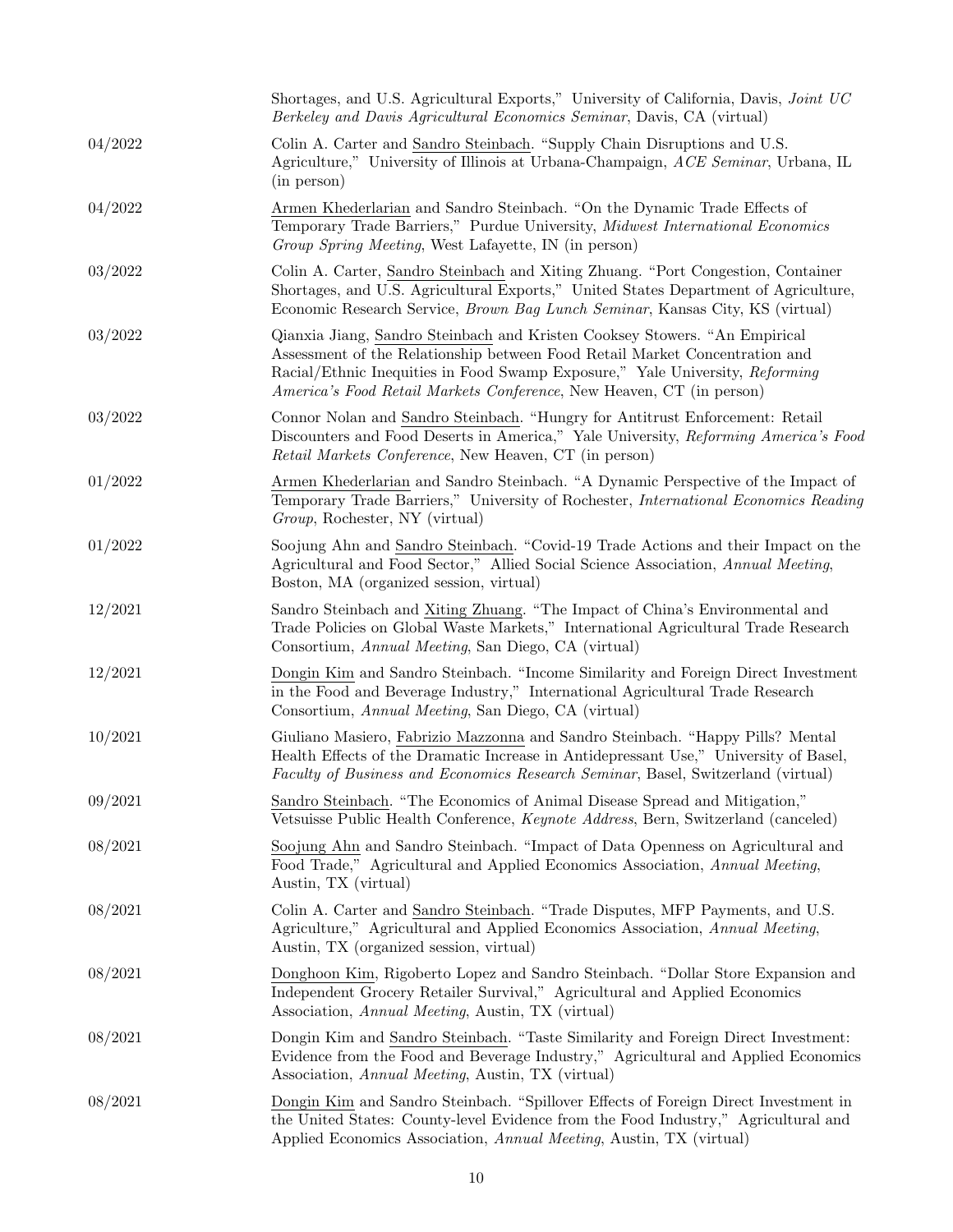| 08/2021 | Sandro Steinbach and Xiting Zhuang. "Environmental Regulations, Waste Backhaul<br>and Maritime Trade," Agricultural and Applied Economics Association, Annual<br><i>Meeting</i> , Austin, TX (virtual)                                                        |
|---------|---------------------------------------------------------------------------------------------------------------------------------------------------------------------------------------------------------------------------------------------------------------|
| 06/2021 | Soojung Ahn and Sandro Steinbach. "Assessing the Impact of COVID-19 on Global<br>Food Trade," Organisation for Economic Co-operation and Development, <i>IATRC</i><br><i>Symposium</i> , Paris, France (virtual)                                              |
| 06/2021 | Soojung Ahn and Sandro Steinbach. "Measuring the Impact of COVID-19 Trade<br>Actions on International Food Trade," Organisation for Economic Co-operation and<br>Development, <i>IATRC Symposium</i> , Paris, France (virtual)                                |
| 06/2021 | Andrew Chia and Sandro Steinbach. "Non-Occupational Pesticide Exposure and<br>Academic Achievement: School-Level Evidence from California," European<br>Association of Environmental and Resource Economists, Annual Conference, Berlin,<br>Germany (virtual) |
| 06/2021 | Sandro Steinbach and Xiting Zhuang. "Global Trade Effects of Tightening<br>Environmental Standards in China," European Association of Environmental and<br>Resource Economists, Annual Conference, Berlin, Germany (virtual)                                  |
| 06/2021 | Sijia Chen and Sandro Steinbach. "Assessing the Global Trade Effects of U.S. Sunset<br>Reviews," Canadian Economics Association, Annual Meeting, Vancouver, Canada<br>(virtual)                                                                               |
| 06/2021 | Colin A. Carter, Jiayi Dong and Sandro Steinbach. "The Impact of the 2018 Trade<br>War on Foreign Trade of Canada, Mexico and the United States," Canadian<br>Economics Association, Annual Meeting, Vancouver, Canada (virtual)                              |
| 06/2021 | Andrew Chia and Sandro Steinbach. "Non-Occupational Pesticide Exposure and<br>Academic Achievement: School-Level Evidence from California," Association of<br>Environmental and Resource Economists, Summer Conference, Miami, FL (virtual)                   |
| 06/2021 | Sandro Steinbach and Xiting Zhuang. "Environmental Regulations, Waste Backhaul<br>and Maritime Trade," Association of Environmental and Resource Economists,<br>Summer Conference, Miami, FL (virtual)                                                        |
| 05/2021 | Sandro Steinbach. "Exchange Rate Risk and Global Food Supply Chains," National<br>Bureau of Economic Research, <i>Workshop on Risks in Agricultural Supply Chains</i> ,<br>Boston, MA (virtual)                                                               |
| 01/2021 | Giuliano Masiero, Fabrizio Mazzonna and Sandro Steinbach. "Happy Pills? Mental<br>Health Effects of the Dramatic Increase in Antidepressant Use," Allied Social Science<br>Association, Annual Meeting, Chicago, IL (organized session, virtual)              |
| 09/2020 | Giuliano Masiero, Fabrizio Mazzonna and Sandro Steinbach. "Happy Pills? Mental<br>Health Effects of the Dramatic Increase in Antidepressant Use," University of<br>Pittsburgh, Economics Seminar Presentation, Pittsburgh, PA (virtual)                       |
| 09/2020 | Sandro Steinbach. "The Economics of Animal Disease Spread and Mitigation,"<br>Vetsuisse Public Health Conference, Keynote Address, Bern, Switzerland (cancelled)                                                                                              |
| 08/2020 | Colin A. Carter, Jiayi Dong and Sandro Steinbach. "U.S.-China Trade War, Mitigation<br>Payments & California Agriculture," University of California, Berkeley, ARE Seminar<br><i>Presentation</i> , Berkeley, CA (virtual)                                    |
| 07/2020 | Colin A. Carter and Sandro Steinbach. "Trade Effects of the 2018-2020 Trade War for<br>the Agricultural and Food Industry," Agricultural and Applied Economics Association,<br><i>Annual Meeting</i> , Kansas City, MI (virtual)                              |
| 07/2020 | Sijia Chen and Sandro Steinbach. "Measuring the Impact of Sunset Reviews on<br>Agricultural and Food Trade," Agricultural and Applied Economics Association,<br><i>Annual Meeting</i> , Kansas City, MI (virtual)                                             |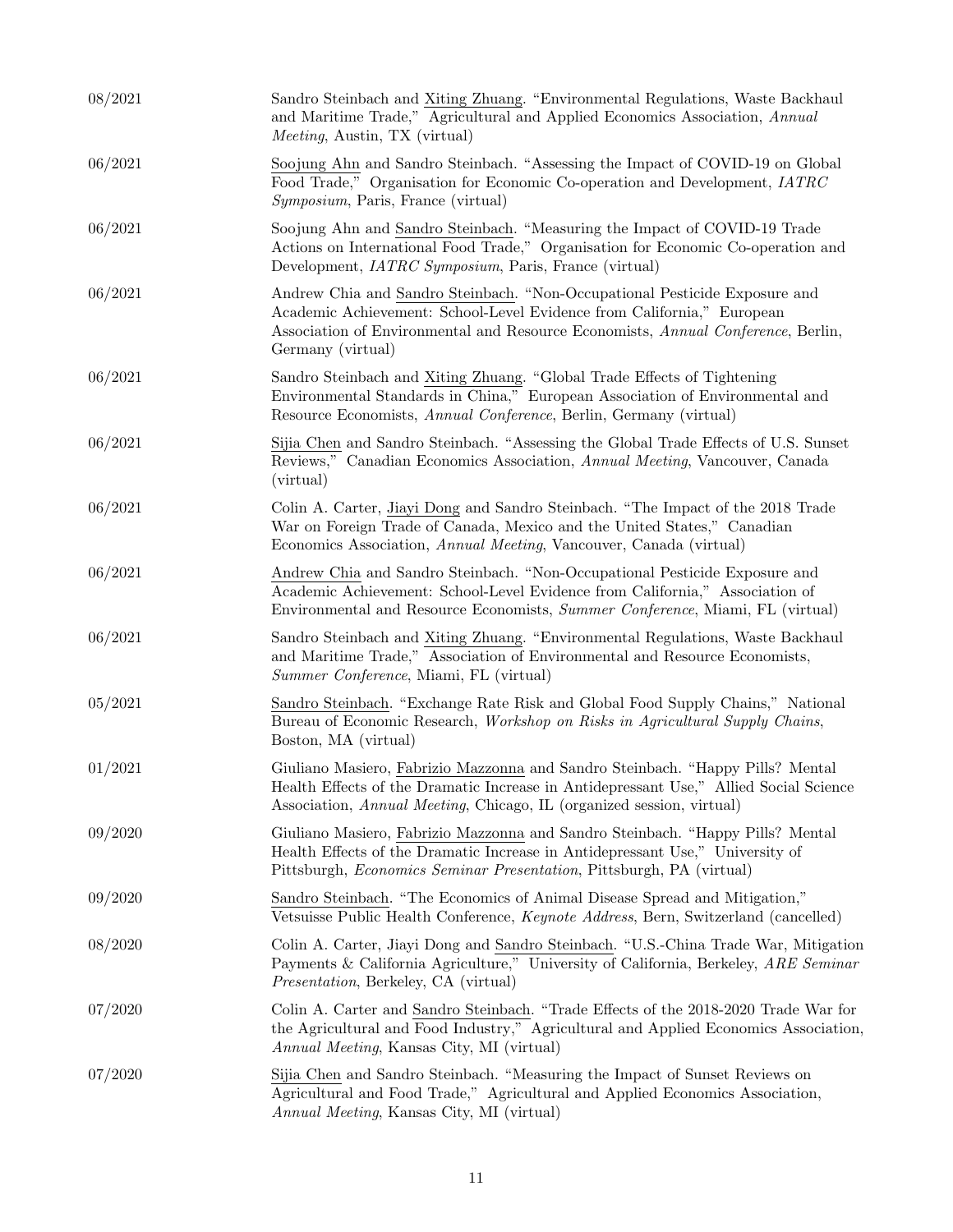| 07/2020 | Dongin Kim and Sandro Steinbach. "The Impact of Rising Protectionism on Foreign<br>Direct Investment in Agriculture," Agricultural and Applied Economics Association,<br><i>Annual Meeting</i> , Kansas City, MI (virtual)                             |
|---------|--------------------------------------------------------------------------------------------------------------------------------------------------------------------------------------------------------------------------------------------------------|
| 07/2020 | Samjhana Koirala, Rigoberto Lopez and Sandro Steinbach. "Obesity for a Dollar?<br>What a Bargain!," Agricultural and Applied Economics Association, Annual Meeting,<br>Kansas City, MI (virtual)                                                       |
| 06/2020 | Sijia Chen and Sandro Steinbach. "Trade Effect of Sunset Reviews: The Case of<br>Agricultural and Food Products," Northeastern Agricultural and Resource Economics<br>Association, Annual Meeting, Mystic, CT (virtual)                                |
| 06/2020 | Dongin Kim and Sandro Steinbach. "Anti-globalization Trends Reduce Foreign Direct<br>Investment in Agriculture," Northeastern Agricultural and Resource Economics<br>Association, Annual Meeting, Mystic, CT (virtual)                                 |
| 06/2020 | Sandro Steinbach and Xiting Zhuang. "Global Waste Crisis? The Role of<br>Environmental Trade Policies in China," Northeastern Agricultural and Resource<br>Economics Association, Annual Meeting, Mystic, CT (virtual)                                 |
| 06/2020 | Sandro Steinbach. "Non-Occupational Pesticide Exposure and the Academic<br>Performance of Children and Teenagers," Association of Environmental and Resource<br>Economists, Summer Conference, Miami, FL (virtual)                                     |
| 06/2020 | Sandro Steinbach and Xiting Zhuang. "Global Trade Effects of Stricter Environmental<br>Trade Policies in China," Association of Environmental and Resource Economists,<br>Summer Conference, Miami, FL (virtual)                                       |
| 05/2020 | Sandro Steinbach. "Non-Occupational Pesticide Exposure and the Academic<br>Performance of Children and Teenagers," ETH Zurich, Economics Lunch Seminar,<br>Zurich, Switzerland (deferred to September 2021)                                            |
| 04/2020 | Colin A. Carter and Sandro Steinbach. "The Impact of Retaliatory Tariffs on<br>Agricultural and Food Trade," National Bureau of Economic Research, Workshop on<br><i>Agricultural Markets and Trade Policy</i> , Washington, DC (virtual)              |
| 12/2019 | Sandro Steinbach. "Exchange Rate Volatility and International Food Trade,"<br>University of Connecticut, Agricultural and Environmental Economics Seminar, Storrs,<br>CT                                                                               |
| 07/2019 | Sandro Steinbach. "The Impact of Exchange Rate Volatility on International Food<br>Trade," Agricultural and Applied Economics Association, Annual Meeting, Atlanta,<br>GA                                                                              |
| 07/2019 | Sandro Steinbach and Xiting Zhuang. "Global Trade Effects of Tightening<br>Environmental Standards in China," Agricultural and Applied Economics Association,<br>Annual Meeting, Atlanta, GA                                                           |
| 06/2019 | Giuliano Masiero, Fabrizio Mazzonna and Sandro Steinbach. "The Effect of Local<br>Growth in Antidepressant Consumption on Mental Health Outcomes," CINCH -<br>Health Economics Research Center, Economics of Mental Health Workshop, Essen,<br>Germany |
| 02/2019 | Colin A. Carter and Sandro Steinbach. "Trade Diversion and the Initiation Effect:<br>A Case Study of U.S. Trade Remedies in Agriculture," University of Connecticut,<br>Agricultural and Environmental Economics Seminar, Storrs, CT                   |
| 06/2018 | Colin A. Carter and Sandro Steinbach. "Trade Diversion and the Initiation Effect:<br>A Case Study of U.S. Trade Remedies in Agriculture," National Bureau of Economic<br>Research, <i>Workshop on Trade and Agriculture</i> , Cambridge, MA            |
| 01/2018 | Sandro Steinbach. "Demand Similarity and Foreign Direct Investment in the Food and<br>Beverage Industry," University of Connecticut, Agricultural and Environmental<br><i>Economics Seminar</i> , Storrs, CT                                           |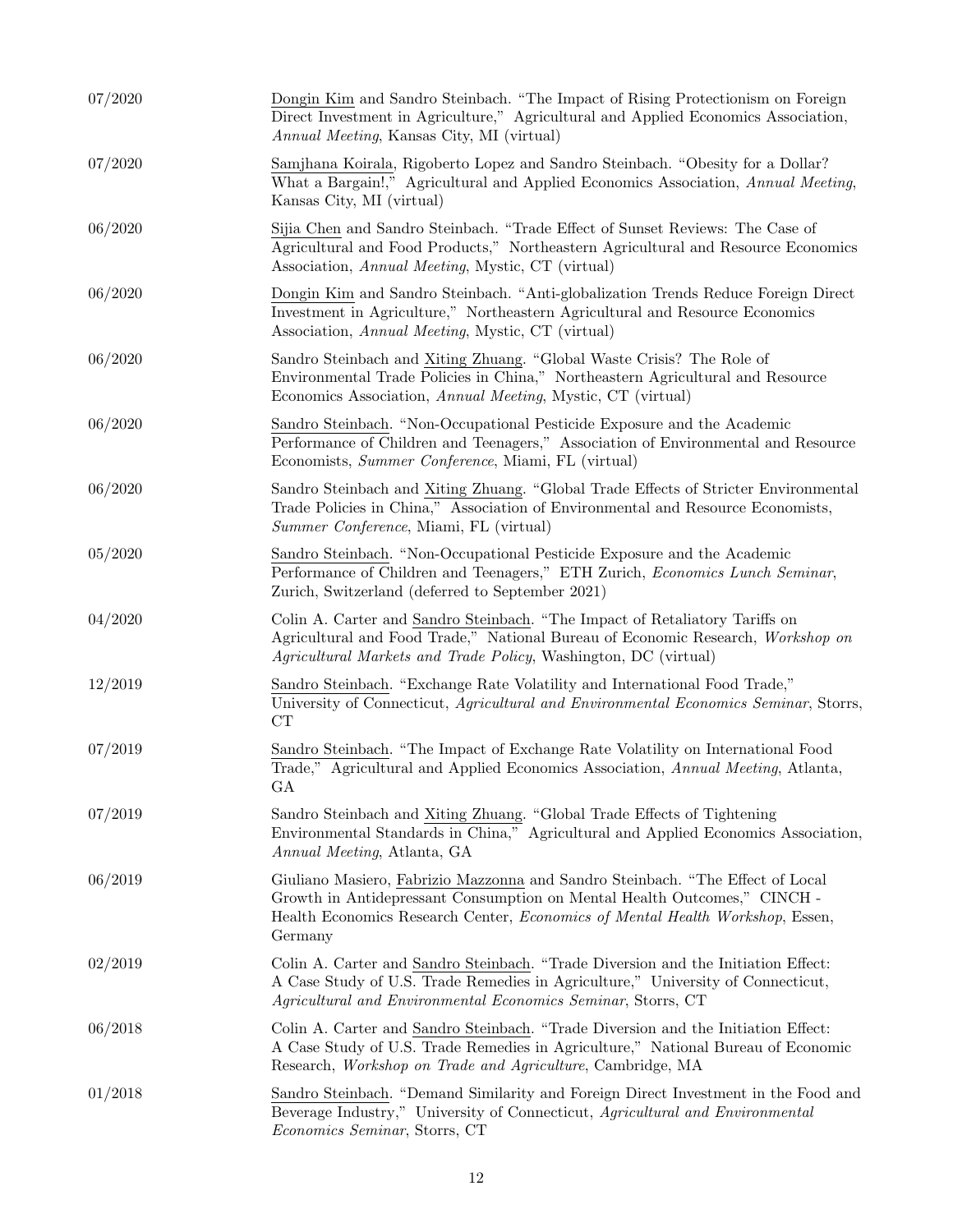| 04/2017 | Thomas Geissmann and Sandro Steinbach. "Einsparungspotentiale beim Einsatz von<br>Pflanzenschutzmittel im Schweizer Obstbau," Swiss Society for Agricultural Economics<br>and Rural Sociology, Annual Meeting, Chur, Switzerland                                                 |
|---------|----------------------------------------------------------------------------------------------------------------------------------------------------------------------------------------------------------------------------------------------------------------------------------|
| 04/2017 | Sandro Steinbach. "The Effect of Spatial Competition on the Extensive and Intensive<br>Margins of Milk Production in Switzerland," Swiss Society for Agricultural Economics<br>and Rural Sociology, Annual Meeting, Chur, Switzerland                                            |
| 07/2017 | Massimo Filippini, Fabrizio Mazzonna and Sandro Steinbach. "Effects of<br>Antidepressant Use on Mortality and Morbidity: Evidence from Switzerland,"<br>International Health Economics Association, World Congress, Boston, MA                                                   |
| 11/2016 | Massimo Filippini, Giuliano Masiero and Sandro Steinbach. "Ambient Air Pollution<br>and Hospital Admissions," Italian Health Economics Association, Annual Conference,<br>Bologna, Italy                                                                                         |
| 09/2016 | Sandro Steinbach. "The Impact of Ragweed Pollen Exposure on Human Health,"<br>Sustainable Management of Ambrosia Artemisiifolia in Europe, Annual Conference,<br>Vianden, Luxembourg                                                                                             |
| 07/2016 | Sandro Steinbach. "Similarity in Demand Structures and Foreign Direct Investment in<br>the Food and Beverage Industry," Agricultural and Applied Economics Association,<br>Annual Meeting, Boston, MA                                                                            |
| 07/2016 | Massimo Filippini, Giuliano Masiero and Sandro Steinbach. "Air Pollution and<br>Hospital Admissions: Evidence from Swiss Data," European Health Economics<br>Association, <i>Annual Conference</i> , Hamburg, Germany                                                            |
| 07/2016 | Massimo Filippini, Giuliano Masiero and Sandro Steinbach. "Identifying the Link<br>between Unemployment and Mortality: Evidence from Switzerland," European Health<br>Economics Association, Annual Conference, Hamburg, Germany                                                 |
| 06/2016 | Massimo Filippini, Giuliano Masiero and Sandro Steinbach. "Assessing the Link<br>between Ambient Air Pollution and Hospital Admissions," Centro Di Ricerca<br>Interuniversitario Per i Servizi di Pubblica Utilità (CRISP), Health Econometrics<br><i>Workshop</i> , Bari, Italy |
| 03/2016 | Massimo Filippini, Giuliano Masiero and Sandro Steinbach. "Ambient Air Pollution<br>and Hospital Admissions," Swiss School of Public Health (SSPH+), <i>Doctoral</i><br>Workshop, Zurich, Switzerland                                                                            |
| 09/2015 | Sandro Steinbach. "Exchange Rate Volatility and Grain Trade: A Gravity Model<br>Analysis at the Sectoral Level," German Association of Agricultural Economists<br>(GEWISOLA), Annual Conference, Giessen, Germany                                                                |
| 07/2015 | Sandro Steinbach. "Deconstructing the Diversion Effect of Agricultural Trade<br>Remedies: Evidence for Strategic Firm Behavior?," AAEA & WAEA Joint Annual<br>Meeting, Annual Meeting, San Francisco, CA                                                                         |
| 07/2015 | Sandro Steinbach. "An Empirical Investigation of the Relationship between the Quality<br>of Food and the Direction of Trade," AAEA & WAEA Joint Annual Meeting, Annual<br><i>Meeting</i> , San Francisco, CA                                                                     |
| 07/2015 | Sandro Steinbach. "Quality of Food and the Direction of Trade: A Gravity Model<br>Analysis at the Sectoral level," Swiss Sociological Association, Annual Meeting,<br>Bellinzona, Switzerland                                                                                    |
| 02/2015 | Sandro Steinbach. "Bilateral Export Trade and Income Similarity: Does the Linder<br>Hypothesis Hold for Agricultural and Food Trade?," International European Forum,<br>EAAE Seminar, Innsbruck, Austria                                                                         |
| 01/2015 | Sandro Steinbach. "The Health Effects of Common Ragweed in Sweden," Universita<br>della Svizerra Italiana, <i>Economics Research Seminar</i> , Lugano, Switzerland                                                                                                               |
| 12/2014 | Sandro Steinbach. "The Economics of Common Ragweed Invasion," ETH Zurich,<br>Agroeconet Seminar, Zurich, Switzerland                                                                                                                                                             |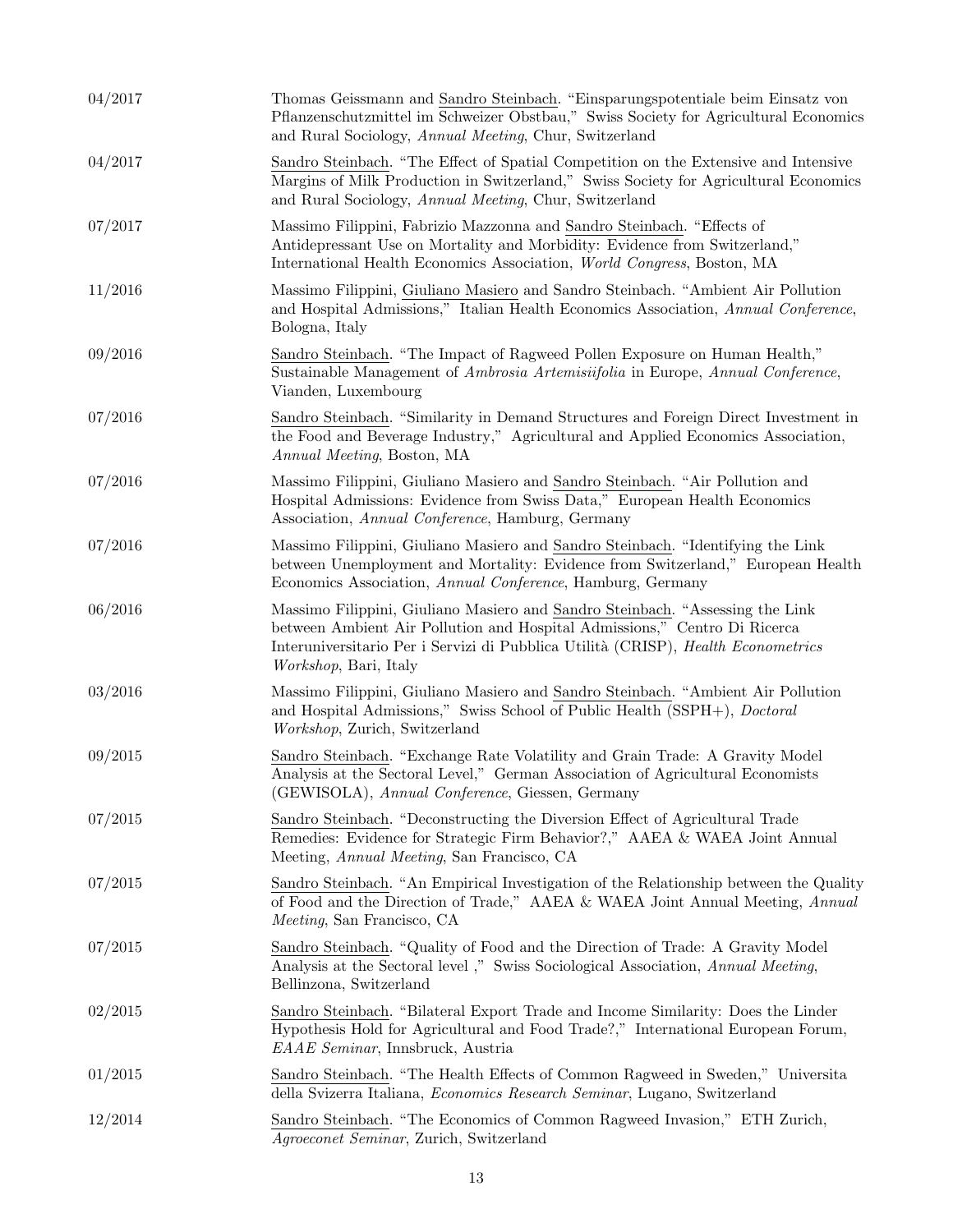| 08/2014 | Antoine Champetier de Ribes and Sandro Steinbach. "Common Ragweed Invasion in<br>Sweden: Impacts of the Lag Phase on Human Health," European Association of<br>Agricultural Economists, 14th Congress, Ljubljana, Slovenia                                    |
|---------|---------------------------------------------------------------------------------------------------------------------------------------------------------------------------------------------------------------------------------------------------------------|
| 04/2014 | Antoine Champetier de Ribes and Sandro Steinbach. "Common Ragweed Invasion in<br>Sweden and Human Health: Preliminary Results of an Impact Assessment,"<br>International Ragweed Conference, 13rd Conference, Rho, Italy                                      |
| 10/2013 | Ma Meilin, Sandro Steinbach and Junqian Wu. "Trends and Drivers of Regional<br>Specialization in China's Agriculture," China Agricultural Economic<br>Review-International Food Policy Research Institute, Annual Conference, Wuhan,<br>China                 |
| 03/2013 | Sandro Steinbach and Mariusz Rybak. "Disintegration of Agricultural Trade Relations"<br>in the Former Soviet Union? – Cross-Country Evidence from Twelve Successors,"<br>Hebrew University, <i>Agriculture in Transition Workshop</i> , Jerusalem, Israel     |
| 01/2013 | Sandro Steinbach. "Emerging Markets, Agricultural Trade & Canada's Relative<br>Performance Growing – Canada's Agricultural Economy: The Role of Trade," Annual<br>Canadian Agriculture Policy Conference, Annual Meeting, Ottawa, Canada                      |
| 10/2012 | Sandro Steinbach and Mariusz Rybak. "Towards a New Ottoman Empire? The Role of<br>the Turkish Trade Integration Policies in the Balkans," Hacettepe University,<br><i>International Neighborhood Congress, Ankara, Turkey</i>                                 |
| 09/2012 | Steinbach Steinbach and Mariusz Rybak. "An Integrated Perspective on Agricultural<br>Trade," German Association of Agricultural Economists (GEWISOLA), Annual<br>Conference, Stuttgart, Germany                                                               |
| 08/2012 | Steinbach Steinbach. "International Food Trade in the Baltic Countries. Development<br>and Determinants of Import Trade," Tallinn University, Baltic Food History<br>Conference, Tallinn, Estonia                                                             |
| 03/2012 | Mariusz Rybak and Steinbach Steinbach. "Traditional Economic Relations in the<br>Post-Soviet States – A Comparative Perspective on Export Trade in Georgia, Russia<br>and Ukraine," University of Craiova, <i>International Conference</i> , Craiova, Romania |

### Languages

| German  | first language                        |
|---------|---------------------------------------|
| English | fluent in written and spoken language |
| French  | basic knowledge                       |
| Russian | basic knowledge                       |

### Scholarships and Awards

| Scholarships       | North America Program, German Academic Exchange Service (2012-2013)                                                                            |
|--------------------|------------------------------------------------------------------------------------------------------------------------------------------------|
|                    | Young Talents Program, Friedrich Ebert Foundation (2007-2013)                                                                                  |
|                    | Erasmus Mobility Scholarship (2007-2008)                                                                                                       |
| Academic Awards    | Excellence in Research and Communication Award, Food Distribution Research<br>Society $(2021)$                                                 |
|                    | Junior Faculty Research Excellence Award, Institute for Collaboration on Health,<br>Intervention, and Policy, University of Connecticut (2020) |
|                    | H. A. Jastro Shields Award, Department of Agricultural and Resource Economics,<br>University of California, Davis (2013)                       |
| Other Distinctions | NFIP Award, Office of National Scholarships & Fellowships, University of Connecticut<br>(2021)                                                 |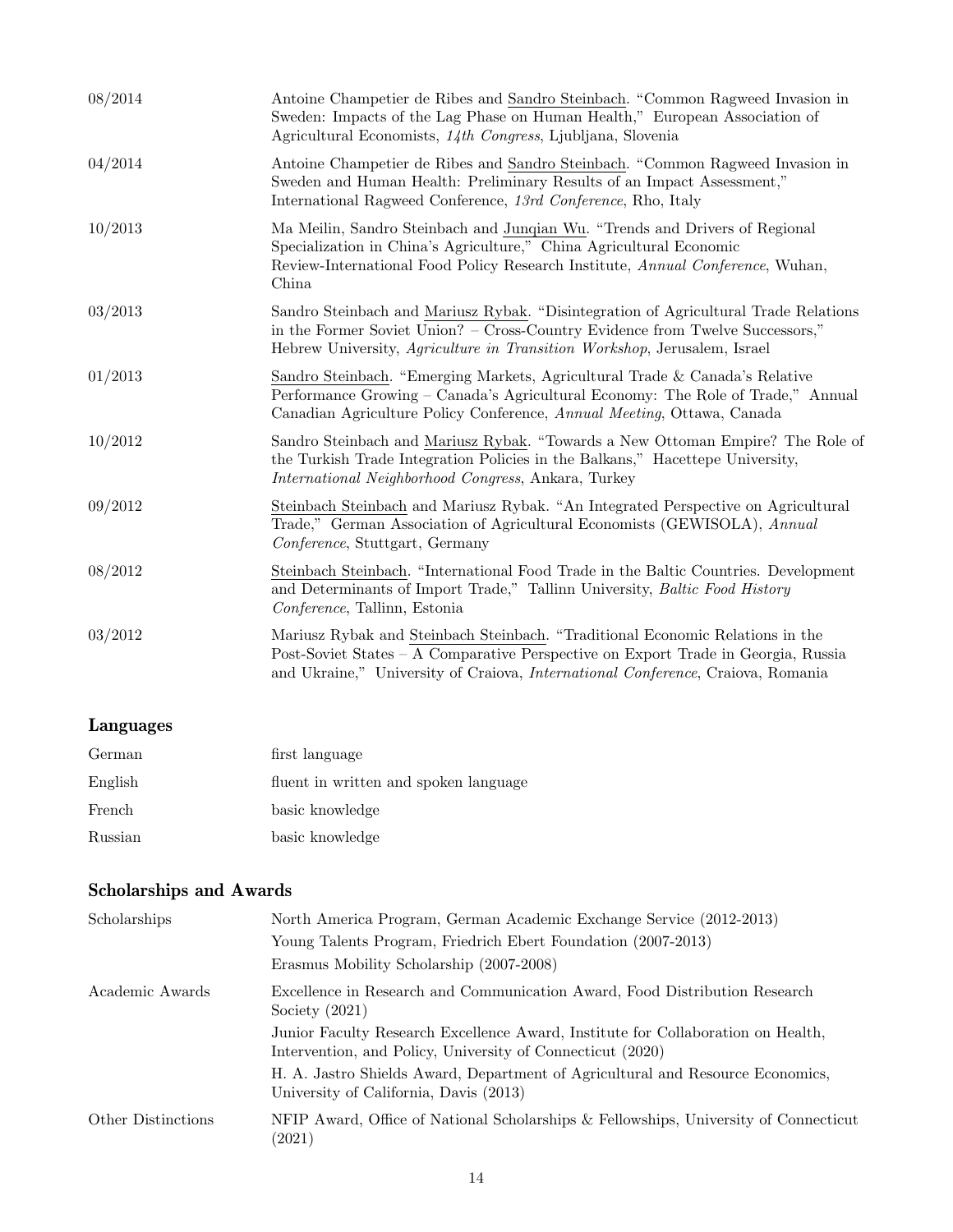SHARE Summer Mentor Award, Office of Undergraduate Research, University of Connecticut (2021, 2022) Scholarship Facilitation Award, Office of the Vice President for Research, University of Connecticut (2018, 2019, 2021) Swiss Society for Health Economics (2016, 2018) AAEA Trust (2016) Swiss Society for Agricultural Economics and Rural Sociology (2015) Swiss Academy of Humanities and Social Sciences (2014, 2016, 2018) Society for Economics and Management, Humboldt University of Berlin (2012) Society for Agricultural Research, Humboldt University of Berlin (2010, 2011) H. Wilhelm Schaumann Society (2009) German Academic Exchange Service (2007, 2008, 2009, 2010)

#### Further Activities

| Academic Governance | ARE Seminar Committee, Member, Department of Agricultural and Resource<br>Economics, University of Connecticut, since 08/2022                             |
|---------------------|-----------------------------------------------------------------------------------------------------------------------------------------------------------|
|                     | ARE Data Science Master Committee, Chair, Department of Agricultural and<br>Resource Economics, University of Connecticut, since 01/2022                  |
|                     | Graduate Certificate in One Health, Faculty Mentor, University of Connecticut, since<br>10/2021                                                           |
|                     | Research Advisory Council, Member, College of Agriculture, Health and Natural<br>Resources, University of Connecticut, since 08/2020                      |
|                     | Strategic Vision Implementation Committee, Group Leader, College of Agriculture,<br>Health and Natural Resources, University of Connecticut since 08/2020 |
|                     | High Performance Computing Initiative, Co-Leader, College of Agriculture, Health and<br>Natural Resources, University of Connecticut, since 08/2019       |
|                     | Faculty Council, Member, Department of Agricultural and Resource Economics,<br>University of Connecticut, since 08/2018                                   |
|                     | Commencement Committee, Member, College of Agriculture, Health and Natural<br>Resources, University of Connecticut, $08/2018-08/2020$                     |
|                     | Graduate Program Committee, Co-Chair, Department of Agricultural and Resource<br>Economics, University of Connecticut, $08/2018-08/2020$                  |
|                     | Graduate Qualifying Exam Committee, Member, Department of Agricultural and<br>Resource Economics, University of Connecticut, 08/2018-08/2019              |
|                     | Department Head Search Committee, Member, Department of Agricultural and<br>Resource Economics, University of Connecticut, $10/2018 - 05/2019$            |
| Journal Editor      | Journal Food Distribution Research, Guest Editor, Special Issue: Recent Issues in<br>Global Food Trade $(07/2021)$                                        |
| Referee             | Agribusiness: An International Journal $(01/2020, 12/2020, 03/2022)$<br>Agricultural Economics $(01/2019)$                                                |
|                     | American Economic Journal: Applied Economics (07/2020)                                                                                                    |
|                     | American Journal of Agricultural Economics (03/2019, 09/2021)                                                                                             |
|                     | Applied Economic Perspectives and Policy (01/2019)                                                                                                        |
|                     | Environmental Research (08/2021)                                                                                                                          |
|                     | International Journal of Economics $(02/2021)$                                                                                                            |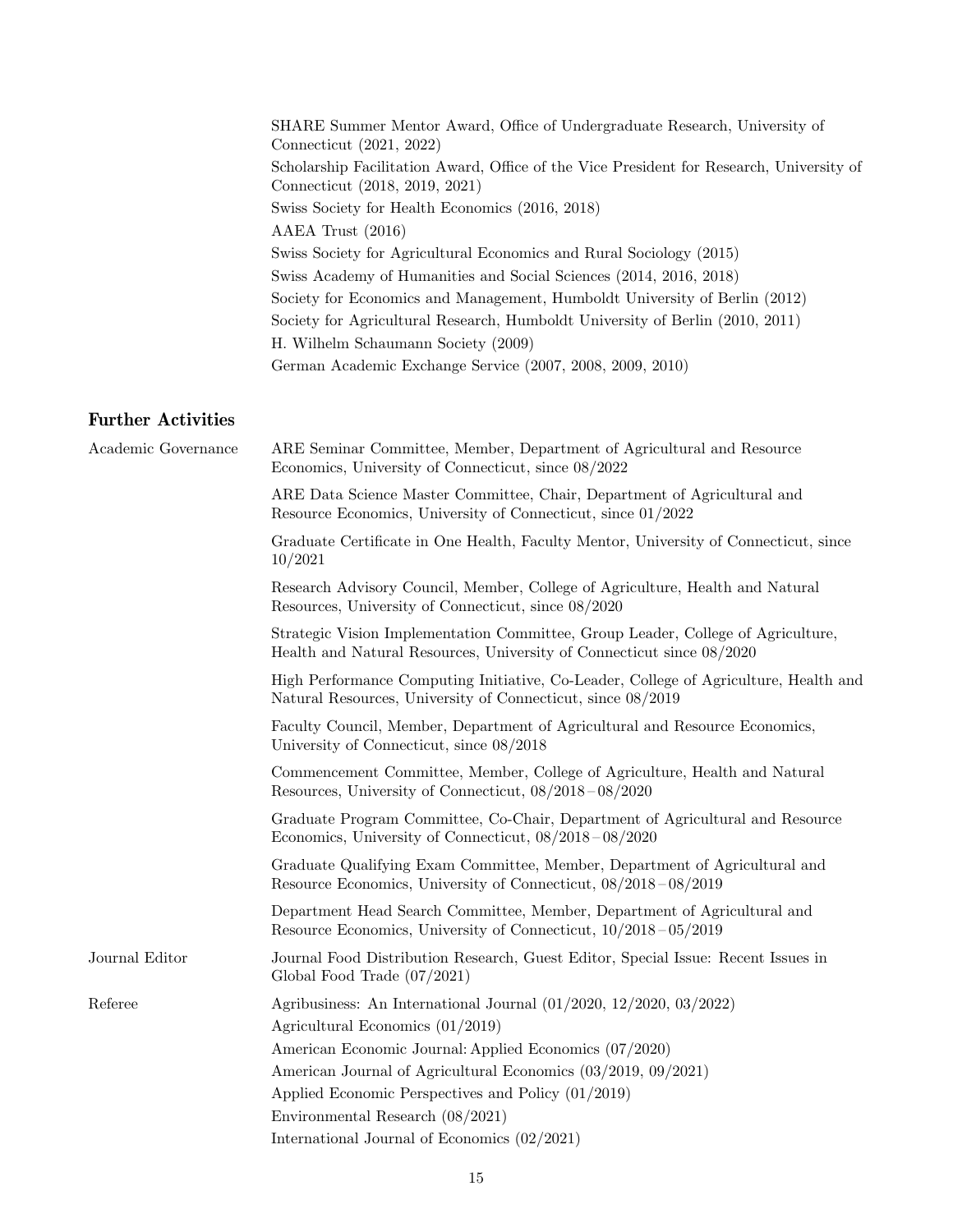|                                             | Review for Biomedical and Environmental Sciences $(11/2021)$<br>Nature Communications $(08/2020)$<br>Quarterly Review of Economics and Finance $(01/2020)$                                                                                                                                               |
|---------------------------------------------|----------------------------------------------------------------------------------------------------------------------------------------------------------------------------------------------------------------------------------------------------------------------------------------------------------|
| Grant Review                                | National Institute of Food and Agriculture, Agriculture and Food Research Initiative<br>Program $(12/2021)$                                                                                                                                                                                              |
|                                             | National Institute of Food and Agriculture, Capacity Program (02/2021, 02/2022)<br>National Science Foundation, Economics Program (01/2021)                                                                                                                                                              |
|                                             | Environmental Protection Agency, STAR Program (02/2020)                                                                                                                                                                                                                                                  |
| Conference Organization                     | International Agricultural Trade Research Consortium, "Transforming Global Value<br>Chains," Annual Meeting Organizer (12/2022)                                                                                                                                                                          |
|                                             | Northeastern Agricultural and Resource Economics Association, "Ecosystem Services"<br>Foundations for Resilient Communities: Agriculture, Land Use, Coasts and Energy for<br>Human Well-Being," Workshop Co-Organizer (06/2022)                                                                          |
|                                             | National Bureau of Economic Research, "Perspectives on Agricultural Trade and Policy<br>in the 21st Century," Trade Policy Workshop Co-Organizer $(05/2024)$                                                                                                                                             |
|                                             | Topic Leader for the International Trade Section, American Agricultural and Applied<br>Economics Association, Annual Meeting Presentation Selection Committee<br>$(2021 - 2023)$                                                                                                                         |
| Membership and Profes-<br>sional Leadership | American Economic Association (AEA)                                                                                                                                                                                                                                                                      |
|                                             | American Agricultural and Applied Economics Association (AAEA)                                                                                                                                                                                                                                           |
|                                             | European Association of Agricultural Economists (EAAE)                                                                                                                                                                                                                                                   |
|                                             | International Agricultural Trade Research Consortium (IATRC), U.S. Universities<br>Representative (funding period 2022/2024)                                                                                                                                                                             |
|                                             | United States Department of Agriculture, Multistate Research Project, "S1072: U.S.<br>Agricultural Trade and Policy in a Dynamic Global Market Environment," Elected<br>Chair (funding period $2021/2023$ )                                                                                              |
| Selected Media Cover-<br>age                | "Containergeddon cost ag \$2.1 billion last summer, and supply chain bottlenecks aren't<br>over yet," KVPR, NPR for Central California, January 11, 2022<br>https://kvpr.org/business-economy/2022-01-11/containergeddon-cost-ag-2-<br>1-billion-last-summer-and-supply-chain-bottlenecks-arent-over-yet |
|                                             | "Changing the Food Retail Landscape, Competitiveness, and Health Outcomes,"<br><i>UConn Today</i> , August 24, 2021                                                                                                                                                                                      |
|                                             | https://today.uconn.edu/2021/08/changing-the-food-retail-landscape-<br>competitiveness-and-health-outcomes/                                                                                                                                                                                              |
|                                             | "Nuts and the Trade War," PodCast with MyAgLife, April 21, 2021<br>https://anchor.fm/myaglife/episodes/43021---MyAgLife-Episode-63-<br>Interview-with-University-of-Connecticuts-Sandro-Steinbach-about-<br>Effects-of-the-Trade-War-on-the-California-Tree-Nut-Industry-evuh38                          |
|                                             | "Biological weed control to relieve millions from Ambrosia allergies in Europe," Nature<br><i>Communications</i> , 11: 1745. (cited by 42 news outlets)<br>https://doi.org/10.1038/s41467-020-15586-1/metrics                                                                                            |
|                                             | "Economist Studies Effects of Trade Disputes, Arctic Ice Melt and Pesticide Exposure,"<br>Naturally@UConn, November 10, 2020<br>https://naturally.uconn.edu/2020/11/10/economist-studies-effects-of-<br>trade-disputes-arctic-ice-melt-and-pesticide-exposure/                                           |
|                                             | "Farmers Get Billions in Virus Aid, and Democrats Are Wary," New York Times, June<br>7, 2020<br>https://nytimes.com/2020/06/07/us/politics/virus-trump-aid-farmers.html                                                                                                                                  |
|                                             |                                                                                                                                                                                                                                                                                                          |